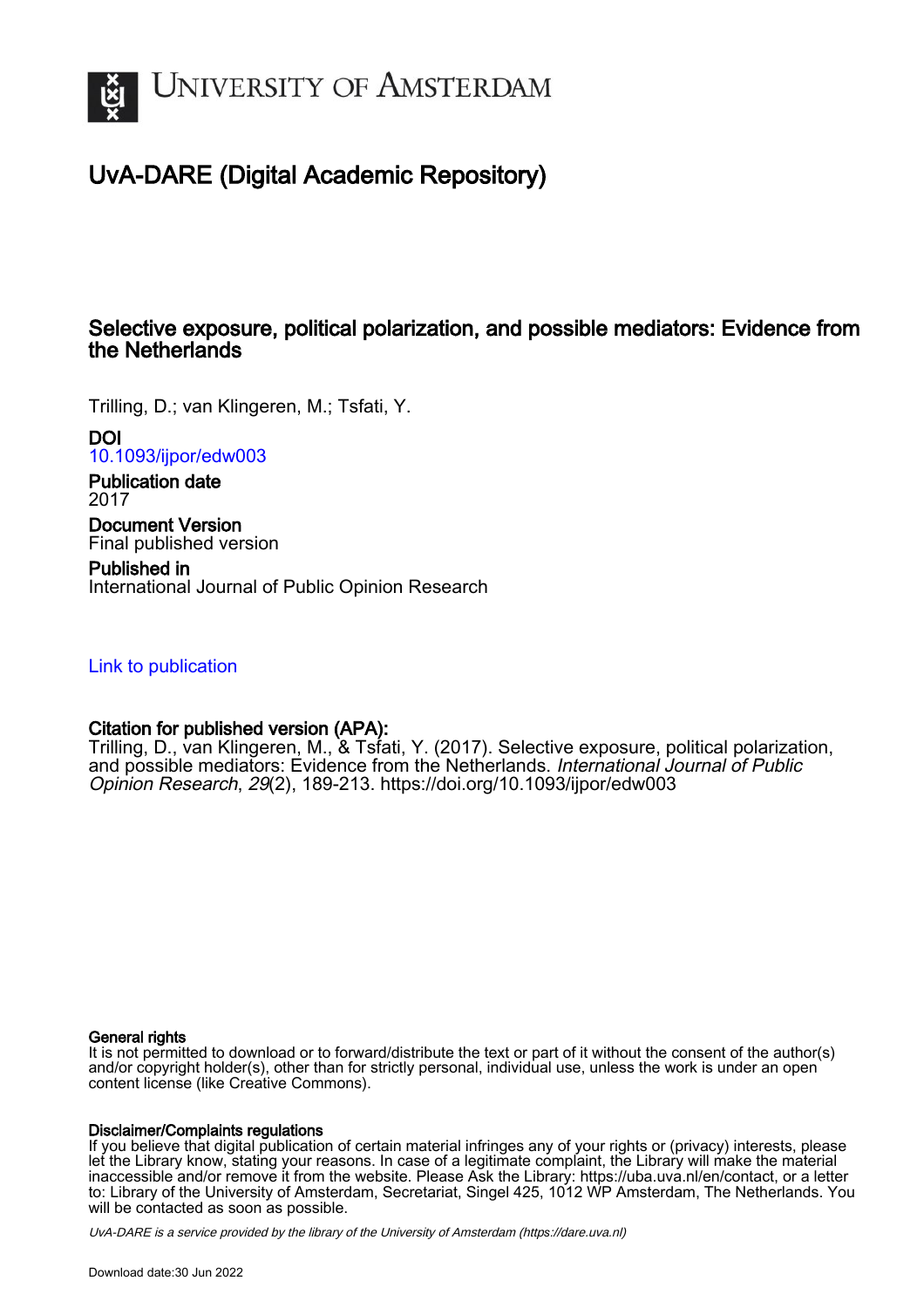# Selective Exposure, Political Polarization, and Possible Mediators: Evidence From the Netherlands

# Damian Trilling<sup>1</sup>, Marijn van Klingeren<sup>2</sup>, and Yariv Tsfati<sup>3</sup>

<sup>1</sup>University of Amsterdam, Amsterdam, Netherlands; <sup>2</sup>Radboud University Nijmegen, Nijmegen, Netherlands; <sup>3</sup>University of Haifa, Haifa, Israel

# Abstract

One of the main lines of reasoning in the contemporary debate on media effects is the notion that selective exposure to congruent information can lead to political polarization. Most studies are correlational, potentially plagued with self-report biases, and cannot demonstrate time order. Even less is known about the mechanisms behind such an effect. We conducted an online quasi-experiment with a sample matching the characteristics of the Dutch population closely  $(N = 501)$ . We investigate how selective exposure can lead to polarized attitudes and which role frames, facts, and public opinion cues play. While we find that facts learned can help explaining attitude change and that selectivity can influence the perception of public opinion, we cannot confirm that people generally polarize.

In recent years, the topic of selective exposure has increasingly drawn the attention of political communication scholars. Selective exposure theory suggests that people tend to expose themselves to political information they agree with beforehand, which in turn increases political polarization [\(Stroud,](#page-24-0) 2011). One reason for the renewed attention for selective exposure is the transformation of the media landscape: It has frequently been argued that the high level of control, which users enjoy in online environments, leads to a predominant exposure to like-minded messages. Still, whether people at all exploit the abundance of information to select ideologically consistent political information is the topic of an ongoing scholarly debate with some arguing that selective exposure is prevalent and on the rise ([Stroud,](#page-24-0) 2011), while others note

All correspondence concerning this article should be addressed to Damian Trilling, Department of Communication Science, Amsterdam School of Communication Research, University of Amsterdam, Nieuwe Achtergracht 166, 1018 WV Amsterdam, Netherlands. E-mail: d.c.trilling@uva.nl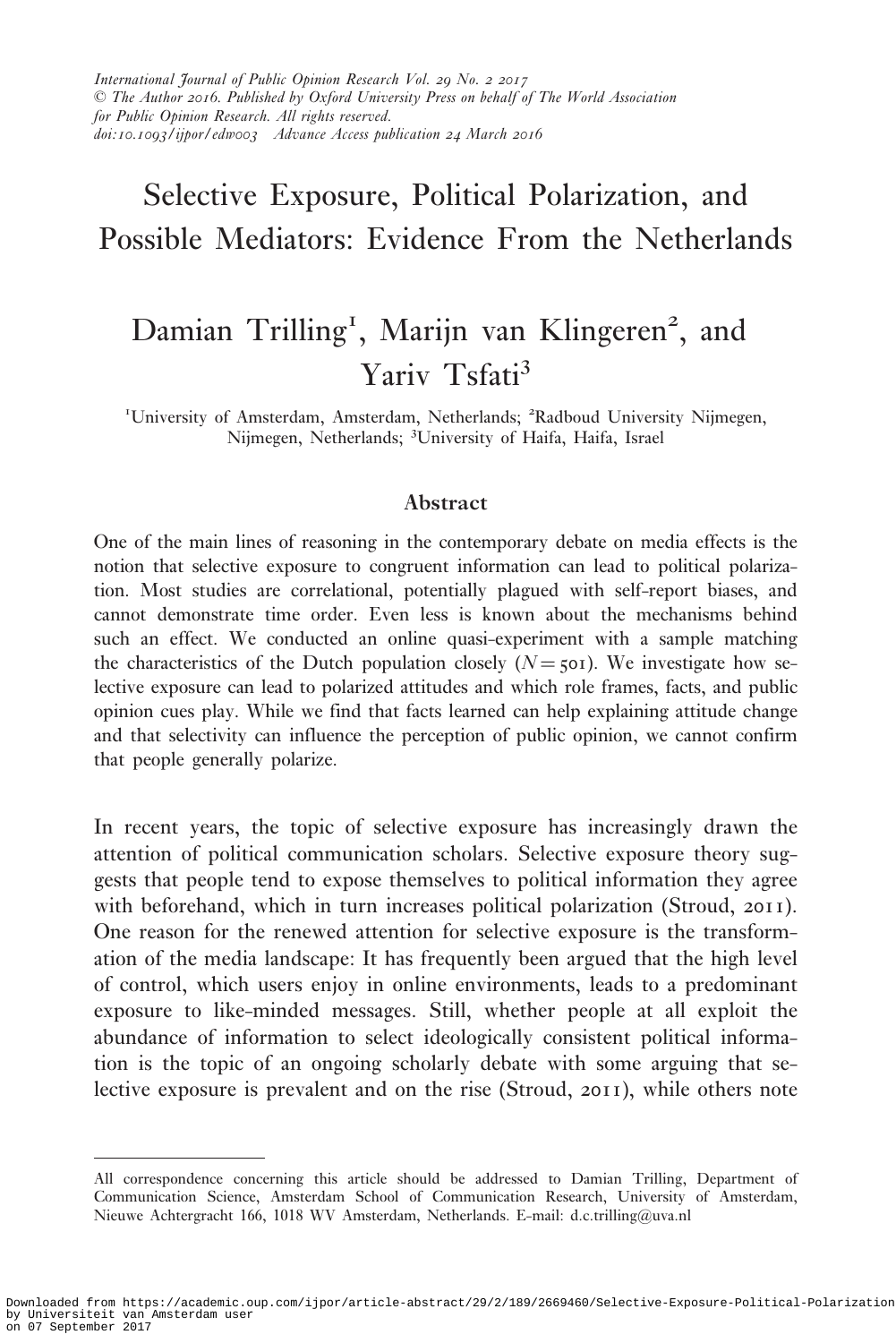that exposure to partisan media is not all that common ([Prior,](#page-23-0) 2013), and that even those audiences who consume partisan media tend to get political information from both liberal and conservative sources ([Gentzkow & Shapiro,](#page-22-0) [2011](#page-22-0)).

Whether many or only a few choose ideologically congruent political information, such selectivity could eventually cause the ''leveling effects'' of mass media to vanish [\(Bennett & Iyengar,](#page-21-0) 2008) and at least some polarization to occur. Despite some warnings that the association between selective exposure and political polarization may be an artifact ([Prior,](#page-23-0) 2013), much accumulating evidence finds support for such an association. Theoretically, [Bennett](#page-21-0) [and Iyengar \(](#page-21-0)2008) state that the traditional mass media formed a counterforce to political polarization by regularly exposing people to opposite viewpoints, given the journalistic norm of balancing, which dictates that for the most part at least two sides of a political controversy get a say in mainstream coverage. As the era of limited media choices has come to an end and cable television, but most importantly, a huge number of online media have entered the scene, the notion of selective exposure has gained influence in both scientific and societal discourse. But while many have argued that people become more extreme in their attitudes when they expose themselves to reinforcing information, little is known on how this presumed association works exactly ([Dvir Gvirsman,](#page-22-0) 2014). In this article, we outline and investigate three possible mechanisms through which selective exposure may lead to polarization: (1) frame acceptance, (2) perceived opinion climate, and (3) knowledge gain.

Framing theory may offer a first explanation. Exposure to partisan media's framing could lead to polarization, as the audience accepts the partisan frames ([Jamieson & Cappella,](#page-22-0) 2008). Second, exposure to partisan media might make the users overestimate the amount of people sharing the opinion voiced by the outlet ([Tsfati, Stroud, & Chotiner,](#page-24-0) 2013), which may cause polarization because people adjust their opinion toward the perceived group opinion ([Stroud,](#page-24-0) [2010](#page-24-0)). Third, polarization may be caused by learning more about the topic: Knowledge can support motivated reasoning and may make people more polarized.

To systematically assess these three possible explanations, we conduct a survey-embedded quasi-experiment to investigate the extent of selective exposure as well as whether the effect of selective exposure on political polarization is mediated by these three components. [Knobloch-Westerwick \(](#page-23-0)2014) argues and demonstrates that observational studies are superior compared with self-reported investigation in the study of selective exposure. We test these effects in the context of the Dutch immigration debate. The 1990s are known as a period of increased immigration in many European countries [\(Boswell,](#page-21-0) [2005](#page-21-0)), but especially in the Netherlands ([Berkhout & Sudulich,](#page-21-0) 2011). The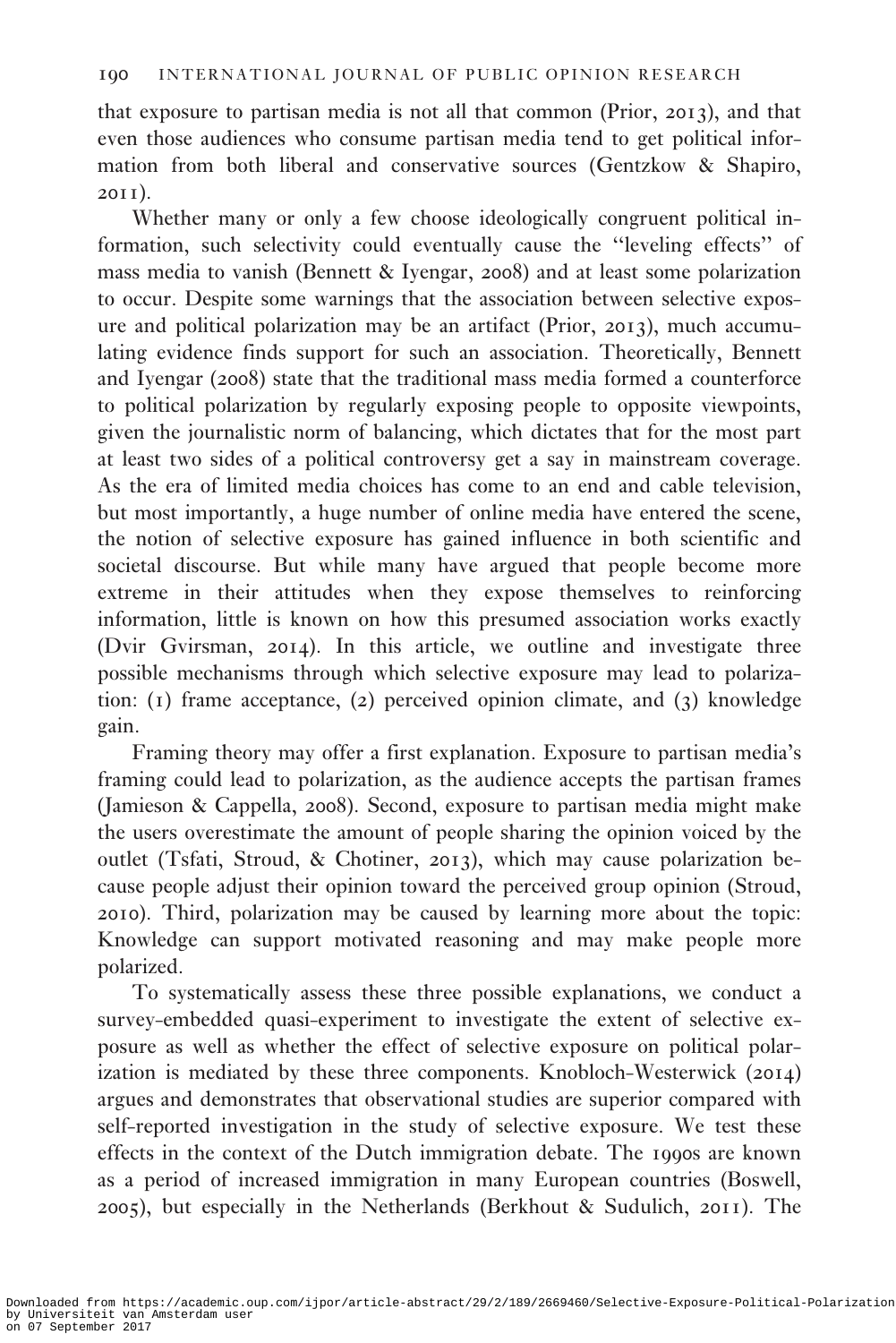immigration issue has been part of the Dutch political agenda ever since, but in varying levels of prominence ([Van Klingeren, Boomgaarden,](#page-24-0) [Vliegenthart, & De Vreese,](#page-24-0) 2015). It is an issue on which people are likely to have formed an opinion already, which is a precondition for selective exposure to occur.

Our study contributes to the literature not only by investigating the mediated effects we propose, but also by testing selective exposure in the context of a European multi-party system: While many selective-exposure studies are conducted in two-party systems, predominantly in the United States, and operationalize partisanship as party identification, we define exposure to attitude confirming or disconfirming information on the issue level. This helps us better understand the extent, the mechanisms, and the effects of selective exposure: Our issue-specific approach contributes to the generalizability of selective exposure research to a context where clearly identified ideological outlets are not prevalent.

### Theoretical Background

## Do People Selectively Expose Themselves to Likeminded Content?

The idea that people mainly expose themselves to political information that fits their prior attitudes has been voiced since the beginning of modern communication science ([Lazarsfeld, Berelson, & Gaudet,](#page-23-0) 1944; [Sears & Freedman,](#page-23-0) [1967](#page-23-0); [Zillmann & Bryant,](#page-24-0) 1985). Based on the idea that people strive to avoid cognitive dissonance [\(Festinger,](#page-22-0) 1957), it was assumed that they choose media outlets that do not confront them with viewpoints that conflicted with their cognitions. However, the practical relevance seemed to be limited by the fact that there were not many media outlets to choose from. Owing to the advent of cable television and the Internet, this has changed radically—and research on so-called selective exposure has relished a revival [\(Arceneaux & Johnson,](#page-21-0) [2013](#page-21-0); [Garrett et al.,](#page-22-0) 2014; [Knobloch-Westerwick & Hastall,](#page-23-0) 2010; [Levendusky,](#page-23-0) [2013](#page-23-0); [Messing & Westwood,](#page-23-0) 2011).

Nevertheless, recent data call into question the pervasiveness of likeminded exposure. Stroud ([2011](#page-24-0), pp. 62–63) found that only 34% of National Annenberg Election Survey respondents who self-identified as conservative or liberals used like-minded partisan media with no cross-cutting exposure. [Gentzkow and Shapiro \(](#page-22-0)2011) find only weak evidence for ideologically based selectivity using unobtrusively measured web-tracking data: While more conservatives than liberals visit foxnews.com, many of foxnews.com visitors also visit liberal websites. Omnivorousness, they argue, outweighs ideological segregation over the Internet. In addition, only a slight minority is at all exposed to ideological cable television in the United States [\(Prior,](#page-23-0) 2013, p. 112; see also [Dvir Gvirsman, Tsfati, & Menchen-Tervino,](#page-22-0) 2014). In sum, while some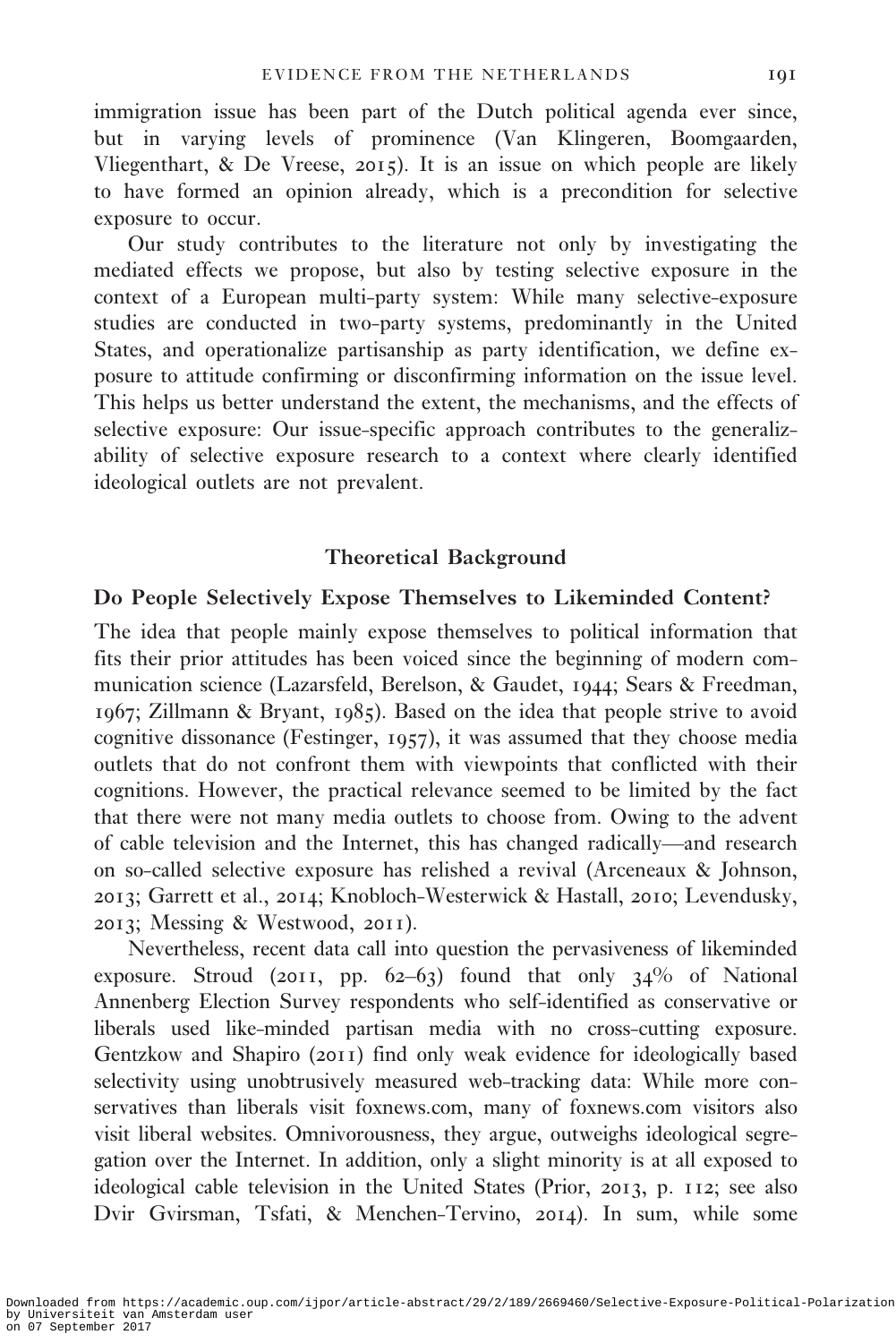scholars argue that ideological selective exposure is widespread, other evidence casts doubt on whether ideological selectivity is at all common. In light of this debate, we ask:

RQ1: How widespread is ideologically consistent exposure?

# Selective Exposure and Political Polarization

While it is one thing to show that such selective exposure occurs, it is another matter to investigate its effects. From a media effects perspective, one of the most interesting questions is to what extent selective exposure leads to increased polarization of the audience. In his model of reinforcing spirals, [Slater \(](#page-23-0)2007) argues that partisan content makes people more partisan, which in turn makes them even more likely to consume partisan content fueling a spiraling process of polarization. But while there is evidence for such a polarizing effect ([Iyengar & Hahn,](#page-22-0) 2009; [Stroud,](#page-24-0) 2010, [2011](#page-24-0); [Warner,](#page-24-0) 2010), the spiraling process is partially counteracted by the fact that audiences overlap and few people rely on attitude-reinforcing partisan media exclusively ([Gentzkow & Shapiro,](#page-22-0) 2011; [Trilling,](#page-24-0) 2013). Accordingly, in a comprehensive review, [Prior \(](#page-23-0)2013) concludes that selective exposure can have an influence on polarization, but that it is less of a threat than pessimists fear.

Nevertheless, most scholars argue and ample evidence demonstrates, that selective exposure to attitude-consistent political materials can lead to attitude polarization of the individual. Therefore, we proceed to have a closer look at this effect and the possible explanations for its occurrence. It also leads to our first hypothesis:

H1: Ideologically consistent exposure leads to attitude polarization.

#### Frame Acceptance

The idea that media frames influences audience interpretations is the basis of a branch of scholarship that studies framing as a media effect. Literature suggests that alternative interpretations of events in media texts can influence audience interpretations of events, their attributions of responsibility, and, consequently, their moral judgments [\(Chong & Druckman,](#page-21-0) 2007), cognitions, attitudes, and behaviors [\(Cappella & Jamieson,](#page-21-0) 1997). For instance, investigating a topic similar to the one under study here, [Van Klingeren \(](#page-24-0)2014) has shown how differently framed messages can change people's attitude toward immigration issues.

Research has identified a large variety of different frames, ranging from detailed issue-specific frames to broader generic frames ([De Vreese,](#page-22-0) 2005; [Matthes & Kohring,](#page-23-0) 2008). With regard to the topic under study, this is no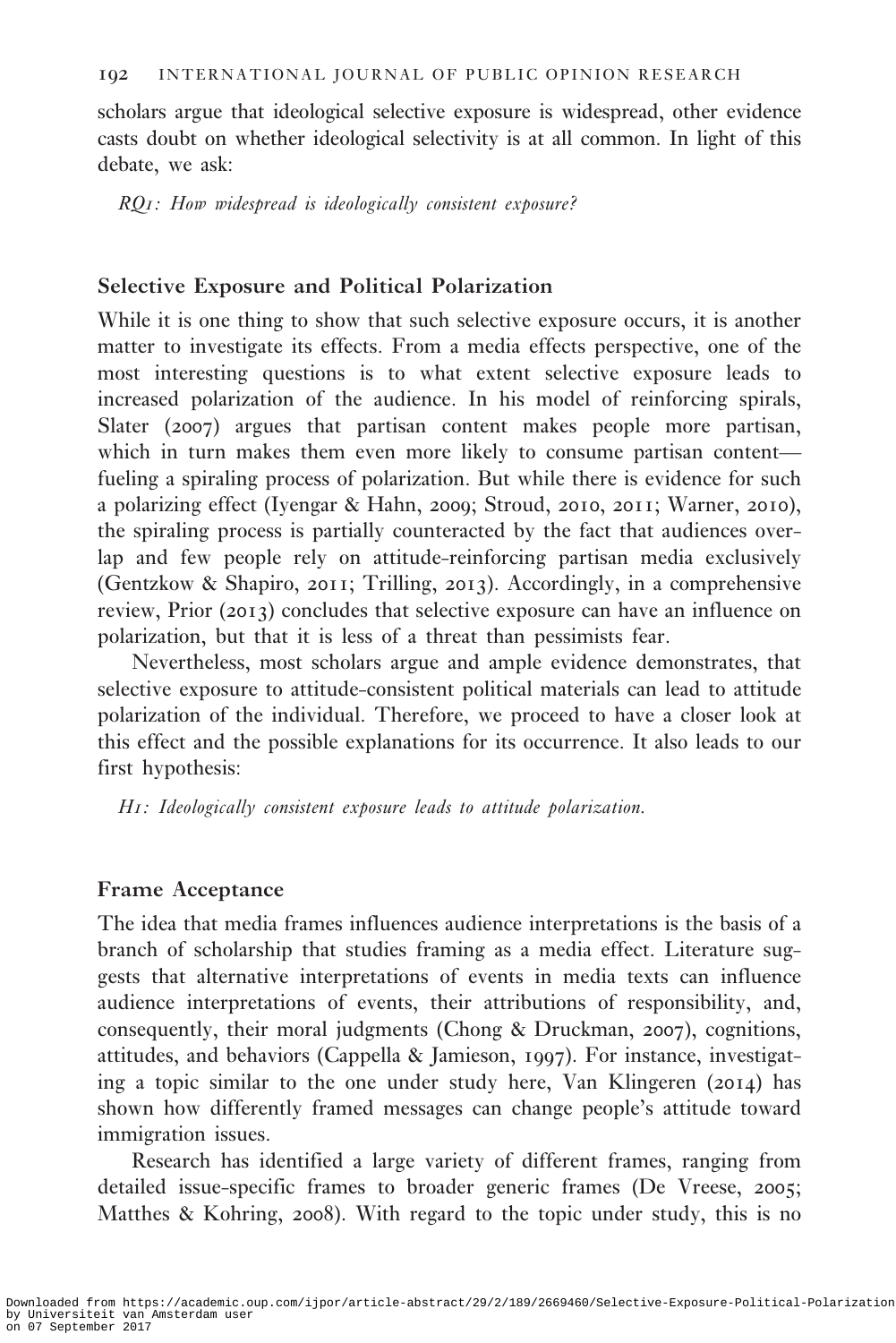different. [Scholten \(](#page-23-0)2011) argues that the nexus surrounding the Dutch immigration issue is diverse and has evolved tremendously over time. He describes that in the late 1970s and early 1980s the topic was mostly discussed in terms of social-cultural emancipation; the problem-frame on citizenship and social-economic participation arose in the late 1980 and early 1990s. The latest change, since the 2000s, has been on transnationalism and assimilation, again stressing the cultural aspects of the issue. As these fluctuations demonstrate, the economic and socio-cultural perspectives have always intrinsically been part of the immigration debate; hence, our focus is on these two frames.

Jamieson and Cappella ([2008](#page-22-0), p. xiv) argued that exposure to conservative media (like the talk radio show of the conservative host Rush Limbaugh) promotes political polarization by offering and promoting alternative interpretations to those offered by mainstream media. They argue that exposure to the framing of political reality and reframing of mainstream media information makes the audience more likely to interpret reality "in a way that is both systematic and consistent with Limbaugh's rhetoric.'' However, while Jamieson and Cappella offered framing as a mechanism explaining why exposure to conservative media promotes political polarization, their empirical evidence is limited, as they do not investigate whether acceptance of frames mediates the association between ideological exposure and polarization. Yet, [Sniderman and Theriault \(](#page-24-0)2004) give some first evidence that exposure to congruent frames leads to more extreme attitudes: Even if two competing frames are offered simultaneously, people tend to accept the frame that is congruent with their prior attitude, which strengthens their attitude even more. [Druckman, Fein, and Leeper \(](#page-22-0)2012) contribute to the debate by investigating repeated framing effects. Among other things, they find that when given the opportunity, people tend to seek opinion-consistent information, and additionally they find that the persuasiveness of a counter-attitudinal frame is downgraded when people are repeatedly confronted with attitude consistent frames. If we extrapolate to the context of mainstream and ideological media, even if one is exposed to frames in mainstream media and counter-frames in ideological media (as is the case for most of the ideological media audiences according to the literature as reviewed above; in particular [Jamieson &](#page-22-0) [Cappella,](#page-22-0) 2008), polarization toward prior opinions will likely take place.

H2: Ideologically consistent exposure leads to frame acceptance, which leads to attitude polarization.

## Perceived Public Opinion

Another possible mechanism through which selective exposure promotes political polarization is through the potential effects of ideological media on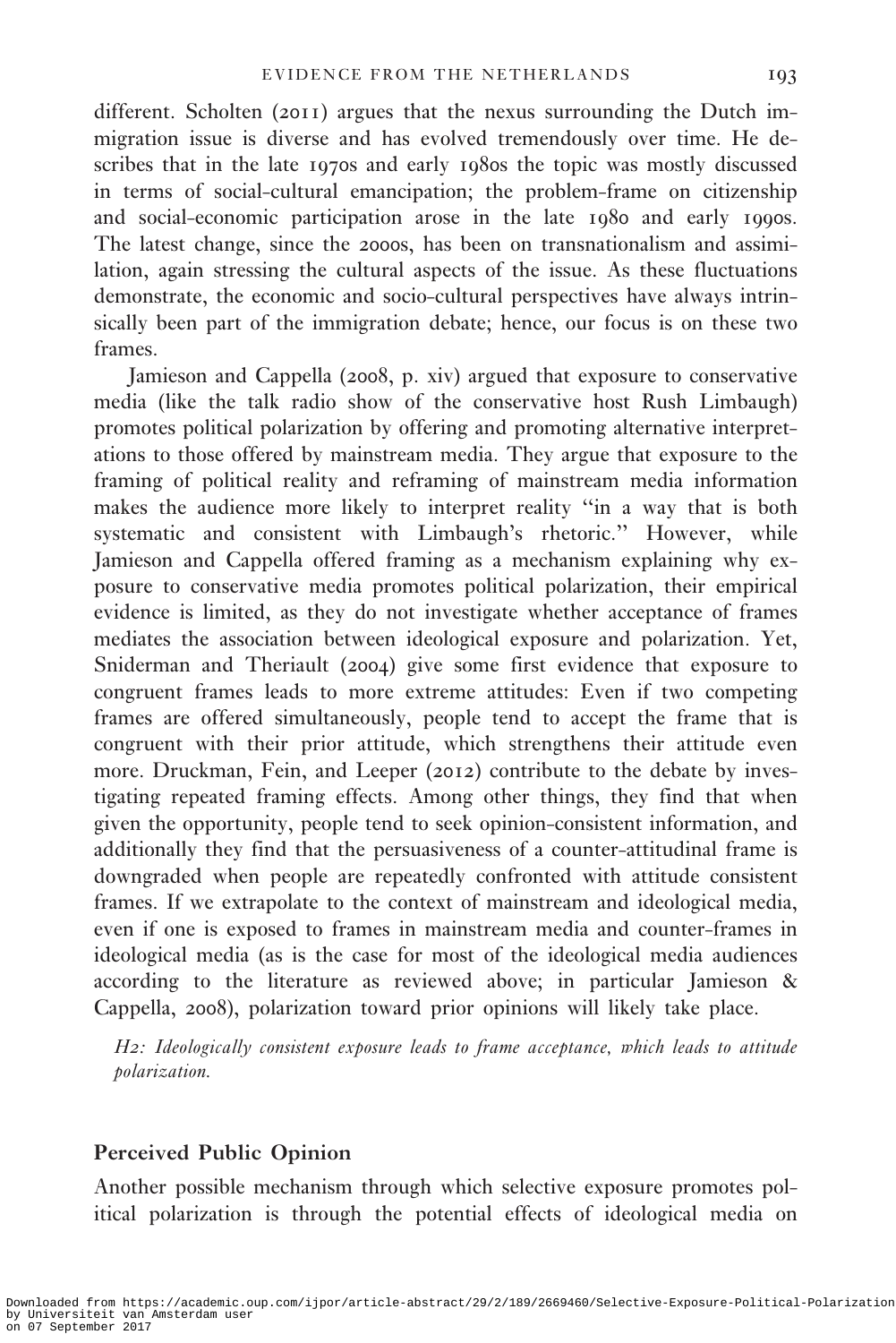audience perceptions of the public opinion. First of all, selective exposure might lead to a biased perception of public opinion. For instance, it is not uncommon to overestimate public support for one's preferred candidate ([Nir,](#page-23-0) [2011](#page-23-0)). As a consequence of this, people's preferences can be reinforced because, as Stroud argues, ''people want to be perceived well by their fellow group members and hence adjust their opinions toward the perceived group mean'' (2010, p. 558). Based on survey data from both Israel and the United States, [Tsfati et al. \(](#page-24-0)2013) demonstrate such an effect empirically: Congruent exposure to partisan media seems to lead to overestimation of public support for one's own position, which in turn leads to polarization (see also [Tsfati &](#page-24-0) [Chotiner,](#page-24-0) 2015).

More in general, we hypothesize:

H3: Ideologically consistent exposure leads to a perception of public opinion that is in line with the own attitude, which leads to attitude polarization.

# Knowledge Gain

Yet another possible mechanism explaining how selective exposure can lead to polarization is that the readers of (partisan) information learn new facts that can support their argument. Learning effects resulting from exposure to mediated political information have been documented across a wide variety of genres in a variety of contexts ([Chaffee & Kanihan,](#page-21-0) 1997), and mediated information serves as an important factor shaping political attitudes [\(Zaller,](#page-24-0) [1992](#page-24-0)). At the same time, motivational factors seem to play a big role in political learning ([Delli Carpini & Keeter,](#page-22-0) 1996). If we assume that people with a strong attitude toward a topic are motivated to engage with the topic, we can expect that partisans who use partisan media learn from the (partisan) facts they are exposed to, which might lead to even stronger attitudes. Motivated reasoning ([Kunda,](#page-23-0) 1990) seems to make people ignore counter-attitudinal arguments ([Matthes & Valenzuela,](#page-24-0) 2012)—especially those who [Lodge and Taber \(](#page-23-0)2000) call *partisan reasoners*. More in general, [Zaller](#page-24-0) ([1992](#page-24-0)) has argued that knowledge of facts matters for attitude formation. We expect:

H4: Ideologically consistent exposure leads to knowledge gain, which leads to attitude polarization.

# Forced Versus Self-Selected Exposure

A central component within the selective exposure framework is the element of selection. Although not always explicitly stated, it is assumed that polarization is not merely an effect of exposure to attitude-reinforcing content, but of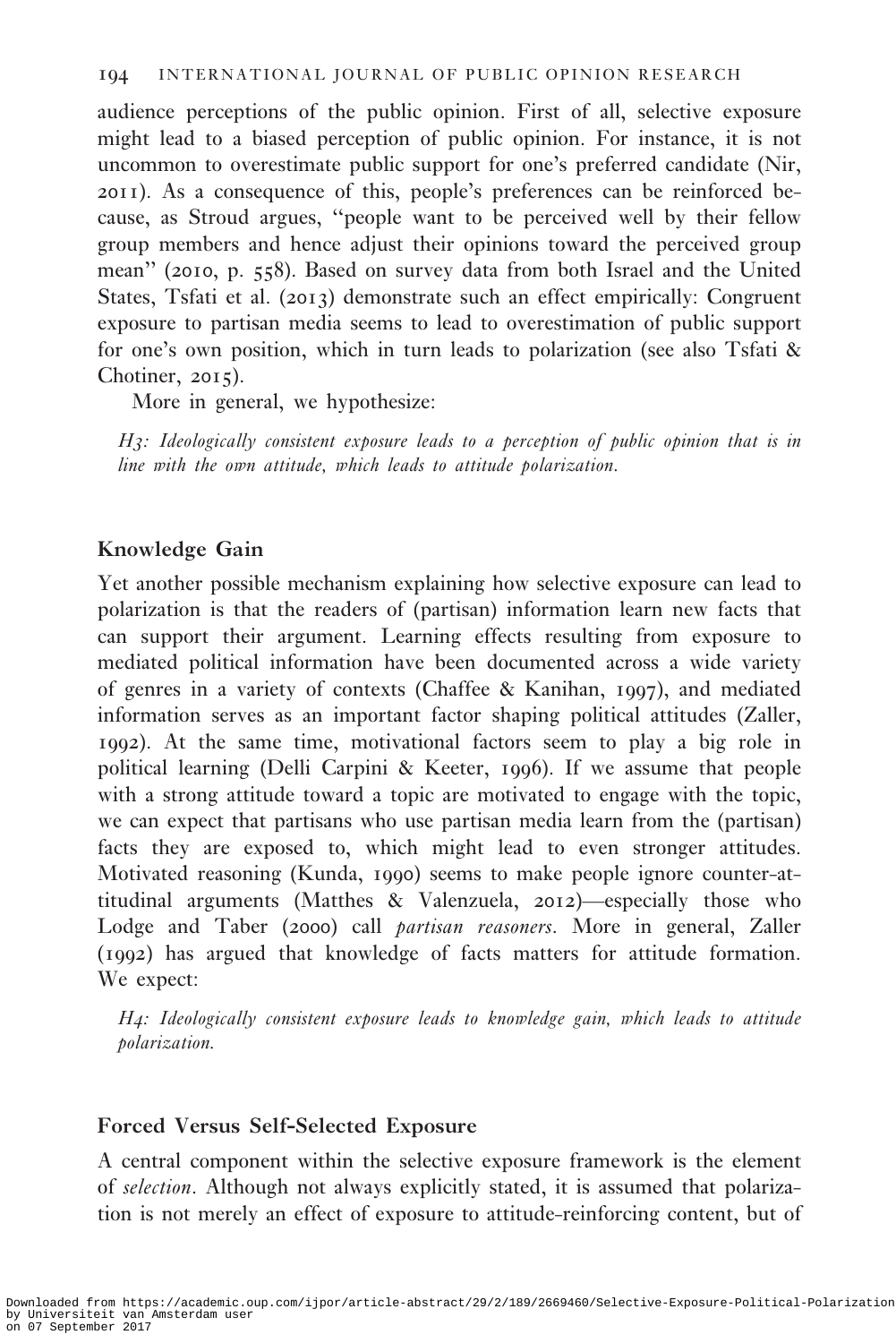exposure to self-selected attitude-reinforcing content. One could argue, for example, that the act of *forcing* people to expose themselves to any kind of content might induce some opposition to it. A well-known finding in the cognitive dissonance paradigm shows that the effects of behavior on attitude formation is strongest when the behavior is not forced on experimental participants but self-selected ([Hobden & Olson,](#page-22-0) 1994). The polarizing effect of ideological media could be viewed as a dissonance-reducing effect of exposure behaviors on attitudes. Viewed this way, the effect of congruent exposure on attitude polarization should be stronger when ideological exposure is selected and not forced on participants (see also the arguments put forward by [Gaines](#page-22-0) [& Kuklinski,](#page-22-0) 2011). However, [Arceneaux and Johnson's \(](#page-21-0)2013) experiments suggest that forced, and not self-selected, ideological exposure polarizes opinions.

To further investigate whether selective exposure effects are stronger because of people's selectivity or whether they occur simply because of the content people are exposed to, no matter whether they are free to choose or they are forced to use a specific item, we pose a research question (RQ) to test the moderating role of self-selection:

RQ2: Do the expected effects differ between those who are allowed to select for themselves and those who are assigned an article to read?

# Method

### Case Under Study

We test our hypotheses in the Netherlands. Owing to its multi-party system, the political landscape in general is not too polarized and, as pillarization has faded since the 1960s, Dutch voters have become pretty volatile in the past decade [\(Van der Meer, Lubbe, Van Elsas, Elff, & Van der Brug,](#page-24-0) 2012). Accordingly, some issues have sparked political debates in the past decade, with the issue of immigration and integration being maybe the most prominent one. Owing to the long-standing prominence of the topic in the media, we expect virtually everyone to have an opinion on the topic ([Van Klingeren et](#page-24-0) al., [2015](#page-24-0)). This makes it a suitable test case for selective exposure research.

### Design

An online quasi-experiment was conducted by drawing a representative quota sample of the Dutch population from a research company's database (Panelclix). The term quasi-experiment relates to a research design that shares with regular experiments many structural elements, such as control groups, and pretest measures—but lack random assignment [\(Shadish, Cook,](#page-23-0) [& Campbell,](#page-23-0) 2002). In our design, respondents were randomly assigned to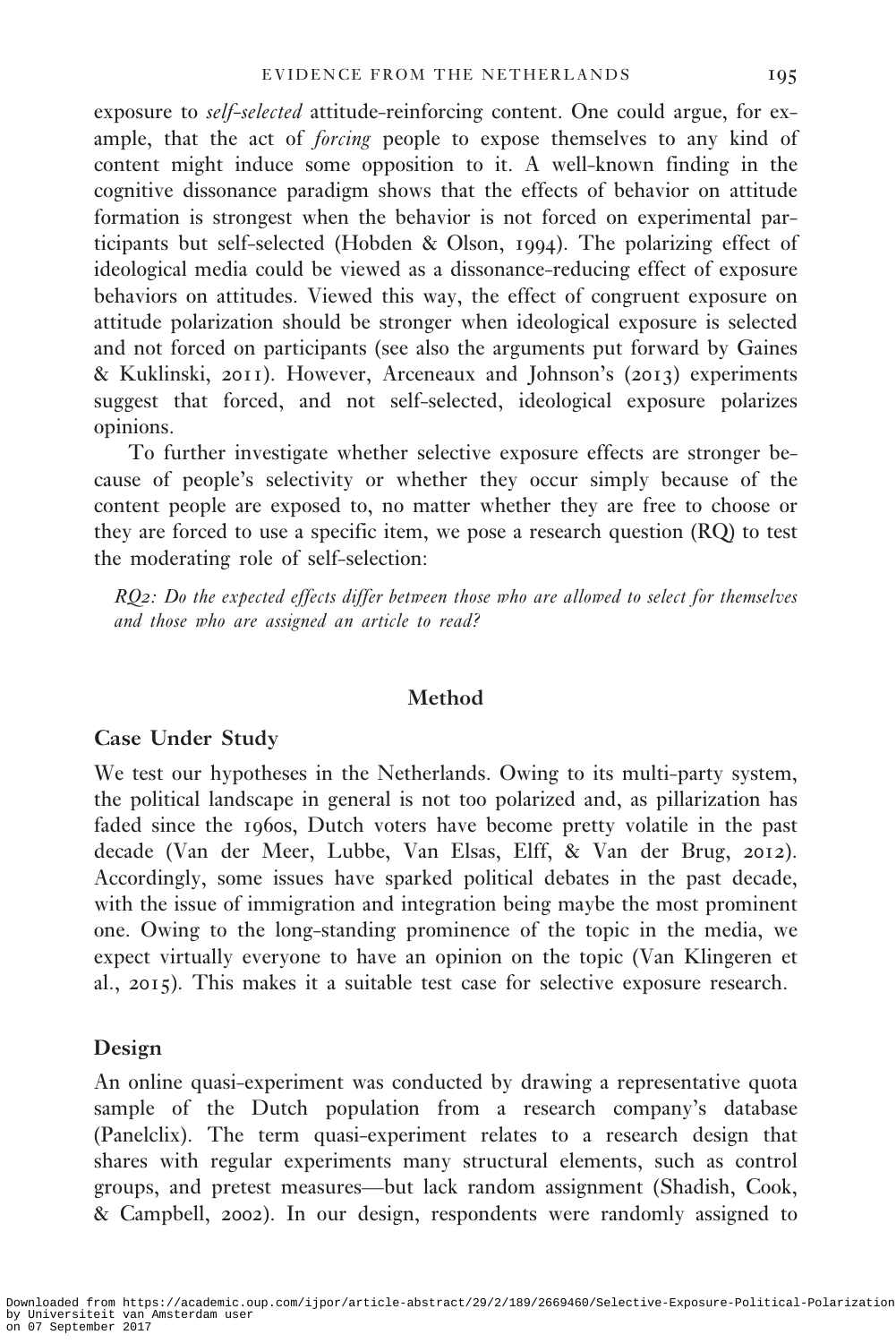either choice or forced exposure conditions, but those in the choice condition themselves selected whether to expose themselves to congruent or incongruent information, and thus assignment to these conditions was not fully random. The company's database consists of about 140,000 people. Noncompliance was avoided by giving the respondents financial incentives. The data were collected between 13 and 17 February 2014. A total of 625 respondents started the study. It was agreed with the research company beforehand that only those questionnaires that were completed and where participants took at least 20 s<sup>1</sup> to read the stimulus material would be considered valid data, which resulted in a sample size of 501. The final sample was representative with respect to age (18–81 years), gender, and education (see Appendix for the comparison with population parameters).

# Stimulus Material and Manipulation Check

Two articles were carefully developed and typeset to mimic a real-world newspaper article as closely as possible. One article had a pro-immigration title and was written in a pro-immigration way. A second article was the same in terms of subject, factual content, and order of content as the first article, but was written from an anti-immigration standpoint and showed an antiimmigration title. The control group was exposed to an article on the celestial sphere.

Both the pro and the contra article included an economic frame, a cultural frame, a reference to the public opinion, and factual information. The facts used were always the same (unemployment rates, number of women wearing a headscarf); however, the interpretation (i.e., whether the rates are high or low; whether this is a sign for integration or not) was exactly the opposite. For instance, the sentences ''The percentage of Non-Western immigrants without a job increased from 13.1% to 15.5%. Among natives, there was an increase from 4.2% to 5.0%'' were followed by ''This indicates that immigrants try less hard to connect to the labor market'' (in the contra article) and by ''This indicates that it is harder for immigrants to connect to the labor market'' (in the pro article).

To determine whether the participants perceived the article as pro- or antiimmigration, we asked how they positioned the author of the article with regard to the topic of immigration. The scale ranged from 1 (being anti-immigration) to 10 (being pro-immigration). Those exposed to an anti-immigration article on average scored 3.4  $(SD = 1.81)$ ; those exposed to the pro-immigration article had an average score of 7.0  $(SD=1.47)$ ,  $t(437) = -22.64$ ,  $p < 0.001$ , which indicates successful manipulation. Furthermore, we checked whether people noticed the

<sup>&</sup>lt;sup>1</sup>Instructed to read as fast as possible, it took a convenience sample  $25-30$  s to read the article. Thus, even a fast reader cannot read it carefully in <20 s.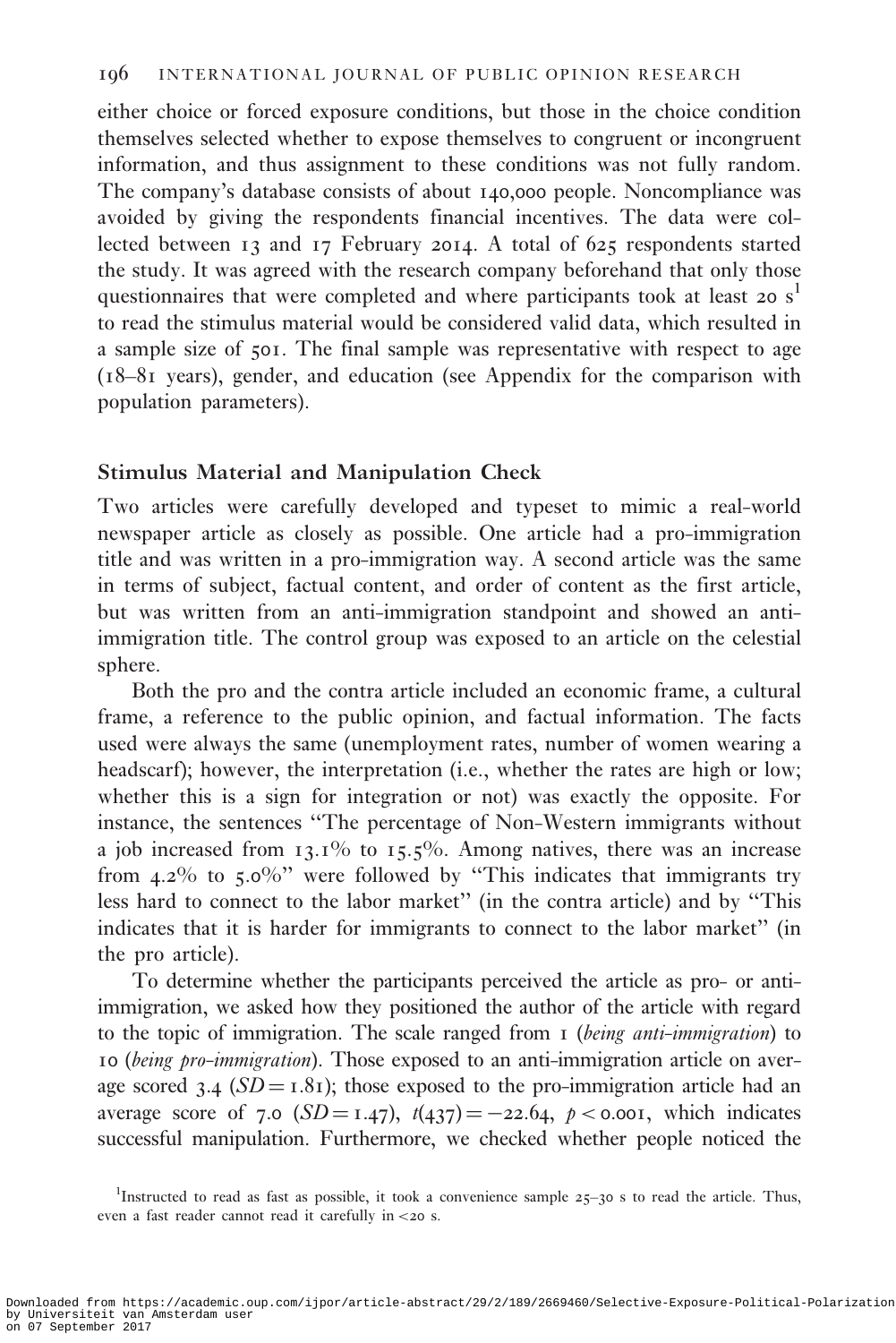cultural and the economic frame in the stimulus material, which clearly referred to both aspects of immigration (e.g., unemployment and wearing headscarves). We asked to indicate on a 10-point scale to what degree the article was discussed in terms of health, art, sexuality, economy, and culture. They clearly recognized the cultural  $(M = 6.81, SD = 1.78)$  and economic frame  $(M = 7.63, SD = 1.43)$ , and, in line with the expectations, did not recognize the three nonpresent items (respectively,  $M = 3.87$ ,  $SD = 1.75$ ;  $M = 3.48$ ,  $SD = 1.75$ ;  $M = 3.55$ ,  $SD = 1.94$ ). These results indicate successful manipulation.

Past research demonstrates that experimental participants' postexposure assessment of their likelihood to select similar news materials to those they read in the experiment can be of importance ([Feldman, Stroud, Bimber, &](#page-22-0) [Wojcieszak,](#page-22-0) 2013). We asked, ''If you saw the headline of the piece you have read on the opinion pages of your newspaper, how likely would it be that you would really read it?"  $(M = 6.26, SD = 2.09, min = 1, max = 10; 69.5\%$ selecting  $\geq 6$ ). However, there was no relationship between the likelihood to read the article in real life and attitude change  $(r = -.00)$  or the absolute value of attitude change  $(r = -.02)$ , which means that we will also not further consider this variable in our model.

# Procedure

In the first part of the questionnaire, the participants were asked, among other things, about their political position and their opinion on immigration. After a brief distraction, during which people were asked to sketch something unrelated based on a description they were given and tell us what they had drawn,<sup>2</sup>  $n = 145$  of the participants were randomly assigned to one of the two treatments (forced condition),  $n = 62$  to the control group. The remaining  $n = 294$ was asked to select (self-select condition) one of the two articles while being shown the headings only.<sup>3</sup> In the forced condition,  $n = 70$  saw the pro article,  $n = 75$  the contra article. In the self-select condition,  $n = 142$  selected the pro article,  $n = 152$  the contra article. We deliberatively oversampled the self-select condition by a factor of 2 to account for the fact that those who self-selected a specific article again can be divided into those whose prior attitude is congruent with the article and those with incongruent attitudes. Our design follows the designs proposed by Arceneaux and Johnson ([2013](#page-21-0), p. 60), [Feldman et al.](#page-22-0) ([2013](#page-22-0)) and [Gaines & Kuklinski \(](#page-22-0)2011). At the same time, we innovate on theirs by adding mediators to the model. After reading the article, the respondents were asked to fill out the second part of the questionnaire, which

 $2$ We asked to draw or think about what the following description represented: Please draw a square that is open at the top, then draw two half circles next to each other on top of the square. The image would show a slice of bread as commonly sold in the Netherlands.

 ${}^{3}$ To keep conditions as similar as possible, also the respondents in the forced condition were shown both headings before (without choice) being directed to the stimulus material.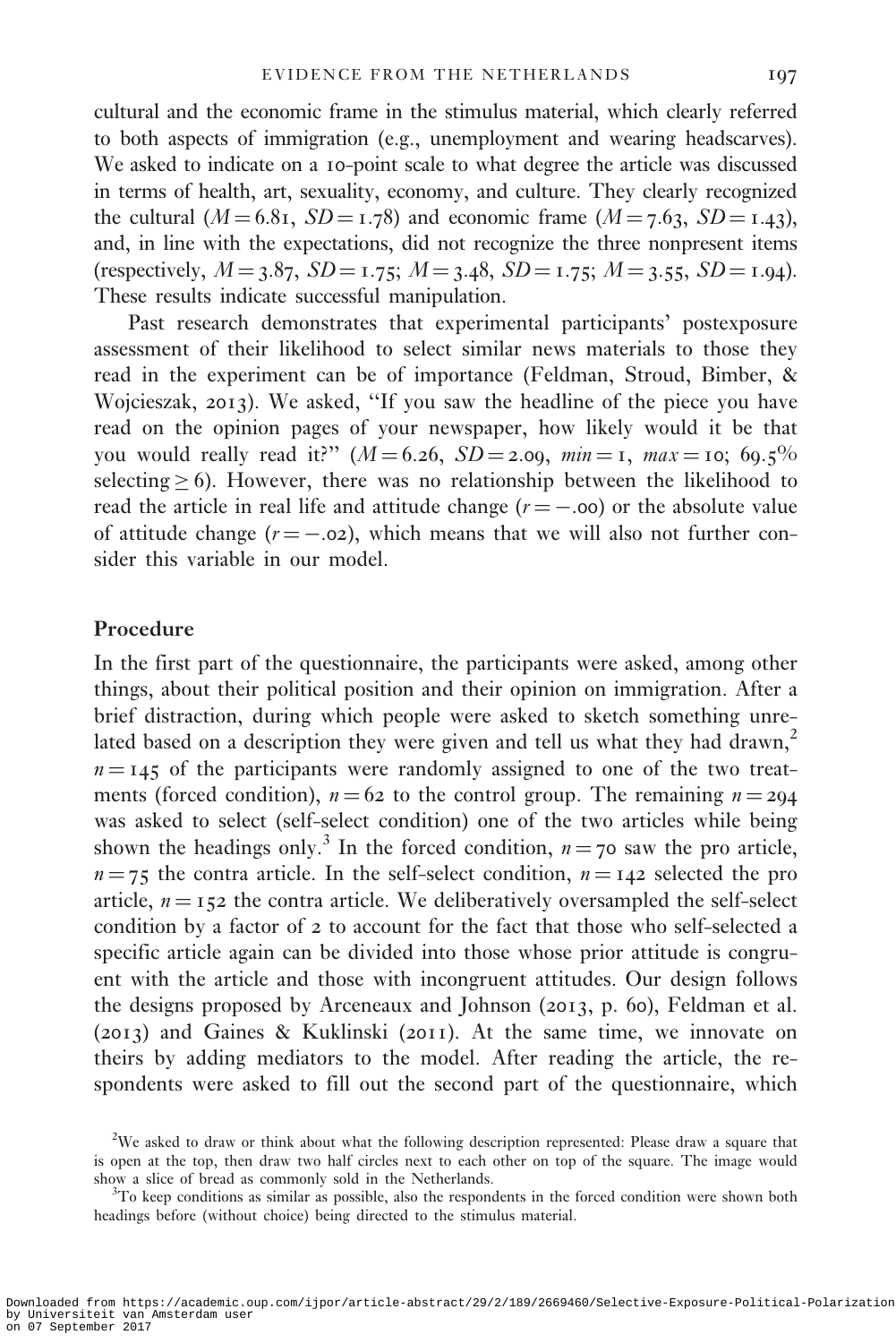contained the same questions with regard to immigration, the mediators, a manipulation check, and several control questions.

# Variables<sup>4</sup>

Dependent variable. Attitude toward immigration was measured before and after exposure to the stimulus. To maximize reliability and comparability, we relied on items used in the European Social Survey ([Meuleman & Billiet,](#page-23-0) [2012](#page-23-0)). We slightly adjusted the question wording to abbreviate the items. We used the ESS items<sup>5</sup> that measure economic threat perceptions, cultural threat perceptions, and conditions under which immigrants should be admitted, which taps into someone's general attitude toward immigration. An example for a question tapping into economic threats is, ''Most immigrants work here and pay taxes. They also use medical and social services. Altogether, do you think that people who come here, cost more than they contribute, or do they contribute more than they cost?'' An example for a cultural threat item is, ''Do you think that cultural life in the Netherlands in general is undermined or enriched by people from other countries who come and live here?''

While the first six items (economic and cultural threats) loaded on one factor (eigenvalue<sub>pre</sub> = 2.84, explained variance<sub>pre</sub> = 83.9%, eigenvlaue<sub>post</sub> = 3.64, explained variance<sub>post</sub> = 84.2%), the *condition-for-admittance*-items seemed to measure a different construct, which is why we excluded them and averaged the first six items to construct a scale  $(M_{\text{pre}} = 5.54, SD_{\text{pre}} = 0.85, min_{\text{pre}} = 2.83,$  $max_{\text{pre}} = 8.0, \ \alpha_{\text{pre}} = .80; \ M_{\text{post}} = 5.64, \ SD_{\text{post}} = 0.84, \ min_{\text{post}} = 2.83, \ max_{\text{post}} =$ 8.67,  $\alpha_{\text{post}} = .86$ ). A higher value implies a more positive attitude (Figure 1). We subsequently calculated the *attitude change*  $\Delta$ att = att<sub>post</sub> – att<sub>pre</sub> (*M* = 0.10,  $SD = 0.64$ ,  $min = -3.17$ ,  $max = 3.33$ ), which we used as dependent variable.

Mediators. Frame acceptance. To assess how participants frame the immigration issue after being exposed to the stimulus, we asked an open-ended question (''If you think of immigration, what do you think of foremost? Name up to three aspects and put the most important one on top''). A coding scheme was developed that distinguished between five frames. Each of the first two authors coded each answer independently, resulting in a high intercoder agreement (frame first open answer: Krippendorff's (nominal)  $\alpha = .75$ , second answer:  $\alpha = .83$ , third answer:  $\alpha = .78$ ). Afterward, both coders discussed the cases on which they disagreed and decided on the final coding. In all, 48.7% used an economic frame in at least one of their answers, 51.5% a cultural frame, 14.6% a humanitarian frame, 20.16% a crime frame, and 5.6% a ''the-country-is-full'' frame.

<sup>4</sup> For the sake of transparency, we acknowledge that the data set also contained information on need for cognition, need to evaluate, and political knowledge.

<sup>&</sup>lt;sup>5</sup>We used items D21, D26 and D27; D28, D40 and D41; D10, D12 and D16.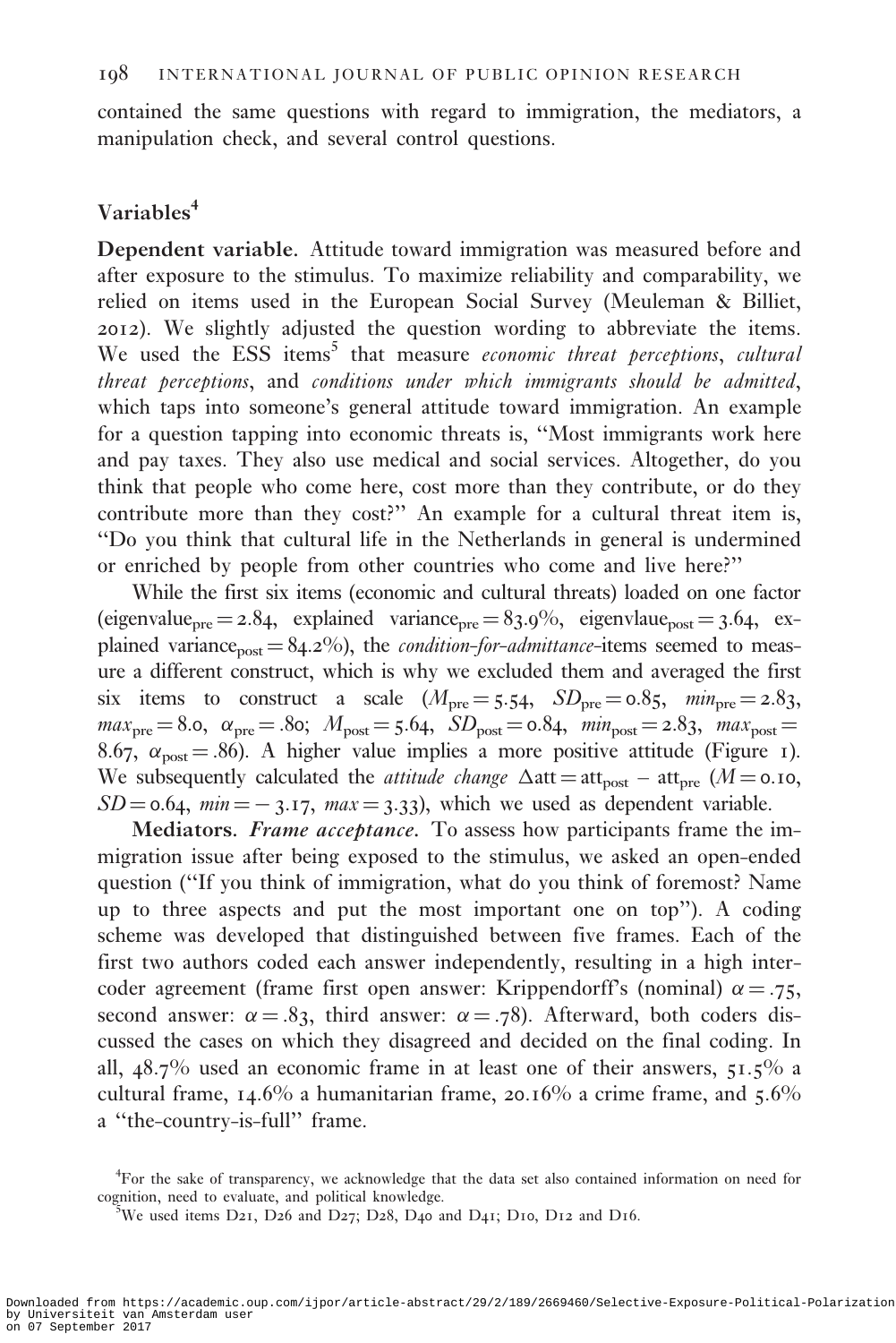#### Figure 1

Distribution of prior attitude toward immigration. Calculated as the average of six items, measured on 10-point scales, the measure of attitude towards immigration at  $t_0$  shows that most participants fancy a moderate, nonpolarized attitude  $(M = 5.54, SD = 0.85,$  $min = 2.83$ ,  $max = 8.0$ 



To find out whether the cultural and economic frames used in the article were *accepted*, we also coded the valence of the given answers for each cultural and economic frame that was mentioned  $(-1)$  = anti-immigrant, o = not mentioned,  $+1$  = pro-immigrant). Coding was reliable: Krippendorff's (ordinal)  $\alpha = .78, .77,$  and .69, respectively. Both coders discussed the cases on which they disagreed and decided on the final coding.

Per respondent we subsequently counted the number of frames in line with the framing of the article ( $n_{\rm econ\ in-line}$  and  $n_{\rm cult\ in-line}$ ). We defined frame acceptance as having mentioned more frames in line with the article than not in line with it  $(n_{\text{econ\_not-in-line}}$  and  $n_{\text{cut\_not-in-line}})$ . Specifically, we defined economic frame acceptance as  $n_{\text{econ}} = 1$  if  $n_{\text{econ}} \cdot n_{\text{econ}} > n_{\text{econ}}$  not-in-line (the frame was accepted),  $n_{\text{econ}} = -1$  if  $n_{\text{econ\_in-line}} < n_{\text{econ\_not-in-line}}$  (the frame was rejected), and  $n_{\text{econ}} = o$  if  $n_{\text{econ}_i = n_{\text{econ}_i}$  in-line (there was no or an ambiguous acceptance). We did the same for  $n_{\text{cut}}$ . Indeed, some frames were valenced opposite to the article's direction (coded as  $-1$ ,  $n_{\text{econ}} = 88$ [17.6%],  $n_{\text{cut}} = 57$  [11.4%]), and some in line with the article (coded as +1,  $n_{\text{econ}} = 12$  [2.4%],  $n_{\text{cut}} = 42$  [8.4%]). Most people, however, either did not mention one of the frames or mentioned them both in line with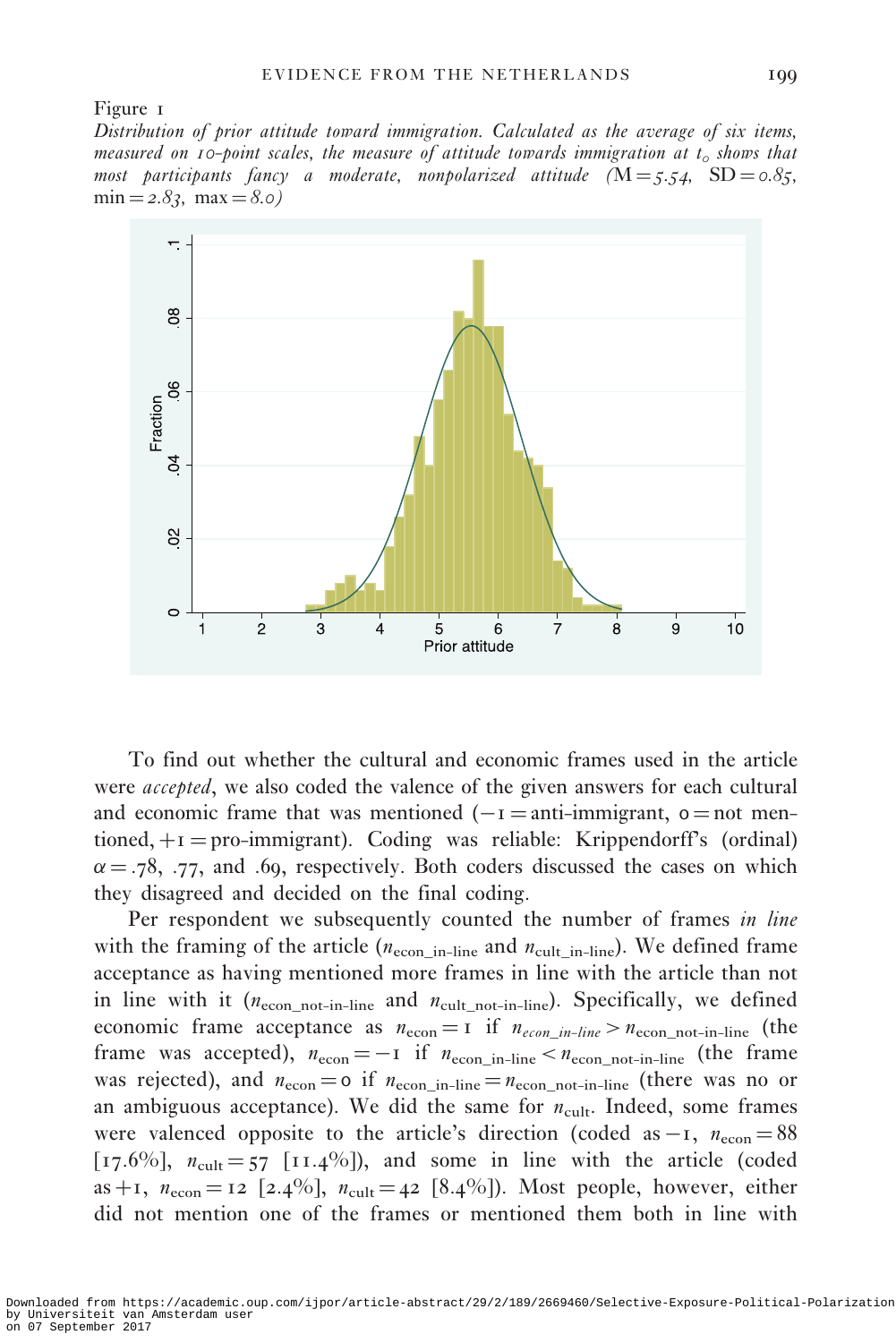and against the direction of the article (coded as  $\alpha$ ,  $n_{\text{econ}} = 401$  [80.0%],  $n_{\text{cut}} = 402 \left[ 80.2\% \right]$ .<sup>6</sup>

Knowledge gain. We tested how many of the facts that were presented in the article were correctly recalled by the participants. After manipulation respondents were asked to decide whether the seven statements we presented them were correct, incorrect, or whether they did not know (which we counted as incorrect). Examples include ''Among immigrants, unemployment rose by 2.4 percentage points'' (which is correct), and ''Turkish Muslims wear headscarves more often than Moroccan Muslims'' (which is wrong). We calculated the share of correct answers  $(M = 0.56, SD = 0.24, min = 0, max = 1)$ .

Perceived opinion climate. We measured perceived opinion climate with one item (''How do the Dutch in general think about immigrants?'') on a 10 point scale ranging from "The Dutch in general are very negative about immigrants" (1) to "... very positive about immigrants" (10),  $M = 4.39$ ,  $SD = 1.48$ ,  $min = 1$ ,  $max = 8$ .

Independent variables. We used dummy variables to indicate the condition to which the respondents were assigned, following the approach by Arceneaux and Johnson ([2013](#page-21-0), p. 176). In addition, to be able to determine whether people are engaging in selective exposure, we measured their political attitude on three 10-point left-right scales (general, economically, culturally), out of which only the cultural left-right position was of interest for this study  $(M = 5.21, SD = 2.27)$ . We provided the respondents with the following definition for this dimension: ''Left means that you tend to be a proponent of a multicultural society, right means that you tend to be a proponent of a monocultural society.'' The scale was afterward reversed and centered so that positive values are consistent with a more pro-immigration attitude.

## Results

RQ1 inquired about the frequency of ideologically congruent selective exposure. To answer this RQ we focused on the self-selected condition only. Those who favor a monocultural society selected in 100 cases (68.5%) the contra article and in 46 cases  $(31.5\%)$  the pro article, while those who favor a multicultural society showed the opposite pattern and selected the contra article in  $52$  cases ( $35.1\%$ ) and the pro article in 96 cases (64.9%),  $\chi^2$  (1) = 32.75, p < .001. If we remove moderates who score 5 or 6 on the 10-point scale, the difference increases to 73.4% versus 26.6% among the monoculturalists and stays roughly the same among multiculturalists (34.7% vs. 65.3%),  $\chi^2$  (1) = 31.24, p < .001. We can

<sup>&</sup>lt;sup>6</sup>For both variables, among those who score o, only  $n = 2$  do so because they mention opposing frames, which cancel each other out precisely. Therefore, when we constructed a six-mediator model in which we included one in-line and one not-in-line framing variable for each of the two frames, we did not get substantially different results.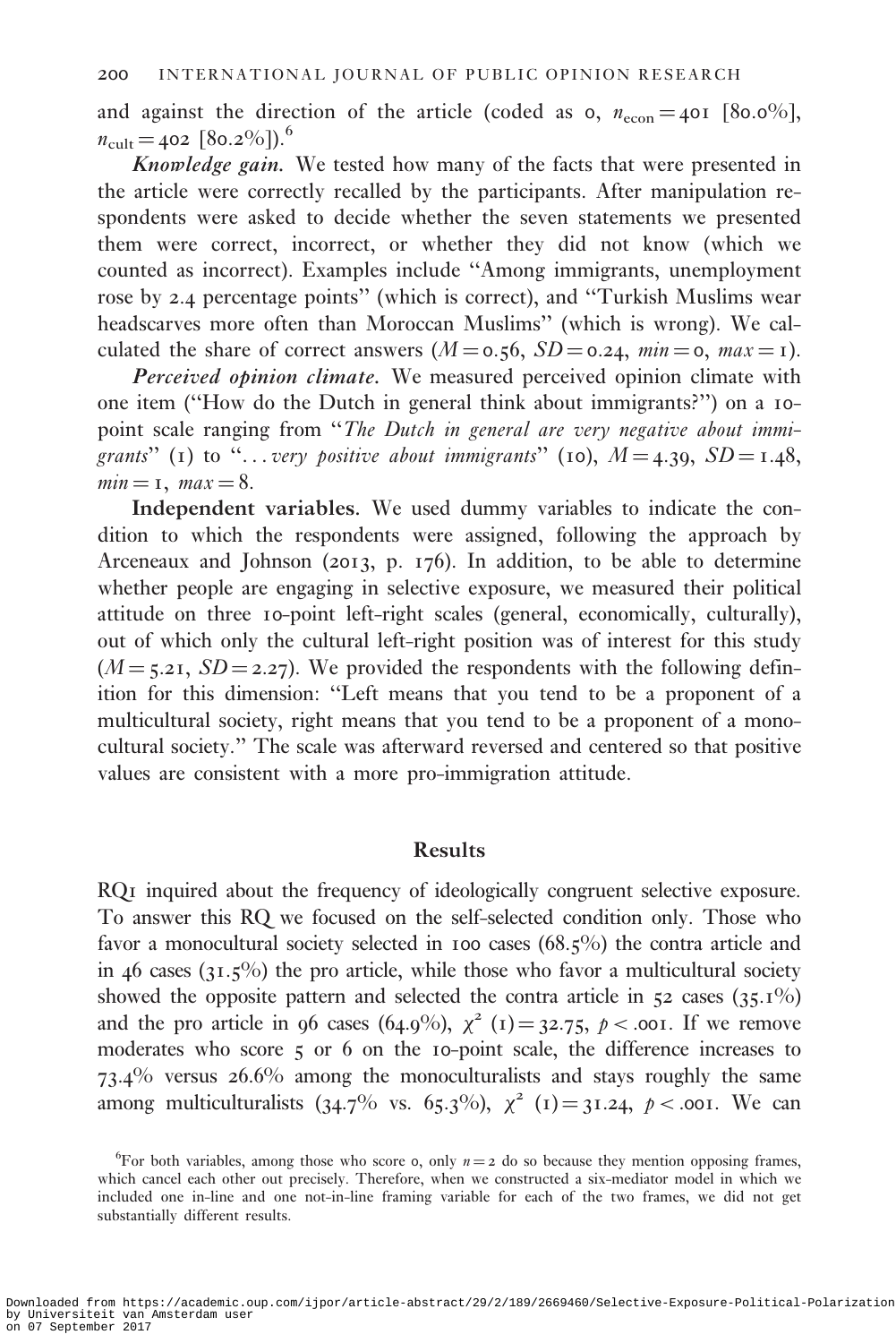conclude that while not everyone engaged in selective exposure, a clear majority did do so, and the rate of congruent selective exposure was much higher than what would be expected by chance.

When we have a first look at the different values of attitude change between the groups, an analysis of variance (ANOVA) reveals significant differences,  $F(4, 496) = 3.95$ ,  $p = .004$ . Those who self-selected the pro article became more positive  $(M = 0.24, SE = 0.05)$ , but also those who were forced to read it did so  $(M = 0.21, SE = 0.08)$ . Reading the contra article, be it self-selected  $(M = 0.02, SE = 0.06)$  or forced  $(M = 0.07, SE = 0.08)$ , had no substantial effects, neither had being exposed to the control stimulus  $(M = -0.08, SE = 0.06).$ 

To test our remaining hypotheses and RQs, we estimated a single structural equation model with attitude change  $(\Delta$ att) as the dependent variable (see [Table](#page-14-0) 1). We used four condition-dummies (forced exposure to proimmigration article, forced exposure to contra-immigration article, pro-article selected, contra-article selected; the control group served as the baseline category). In the model, we added the interaction terms of these dummies and the respondent's cultural right-left position; this allows us to be able to see the difference between attitude-congruent and attitude-incongruent exposure. [Table](#page-14-0) 1 shows both the direct effects of the different conditions on attitude change (last column) as well as the effects they have on the four mediators: cultural frame acceptance  $(M<sub>I</sub>)$ , economic frame acceptance  $(M<sub>2</sub>)$ , public opinion acceptance  $(M_3)$ , and knowledge gain  $(M_4)$ . [Table](#page-15-0) 2 shows us the size and significance of the indirect effects of the conditions on attitude change via the mediators. For example, in [Table](#page-14-0) 1, we see that ''pro selected'' has an effect of 0.25 on knowledge (M3). Knowledge, in turn, has an effect of  $-0.27$ on attitude change. [Table](#page-15-0) 2, then, specifies that this indirect effect of pro selected via knowledge on attitude change amounts to  $-$ 0.07 and is significant.

The structural equation model exhibits an acceptable model fit (root mean square error of approximation  $[RMSEA] = 0.063$ ,  $90\%$  CI  $[0.031 - 0.098]$ ,  $pclose = 0.222$ ). A RMSEA of 0.05 is commonly regarded as good, 0.08 as mediocre, 0.10 as the cutoff point for poor-fitting models [\(MacCallum,](#page-23-0) [Browne, & Sugawara,](#page-23-0) 1996). The nonsignificant pclose value also indicates a rather good model fit. If we construct a model without the two frame-acceptance mediators (which do not affect the model and play no significant role in the selective exposure process, as the descriptive statistics already indicated and as we will further show below), we get an excellent RMSEA < 0.001. However, for the sake of clarity and consistency with our hypotheses, we chose to present the full model.

H1 predicts an effect of exposure on attitude change. One may expect a positive main effect of the pro conditions and a negative main effect of the contra conditions. If we look at the total effects presented in [Table](#page-15-0) 2, we see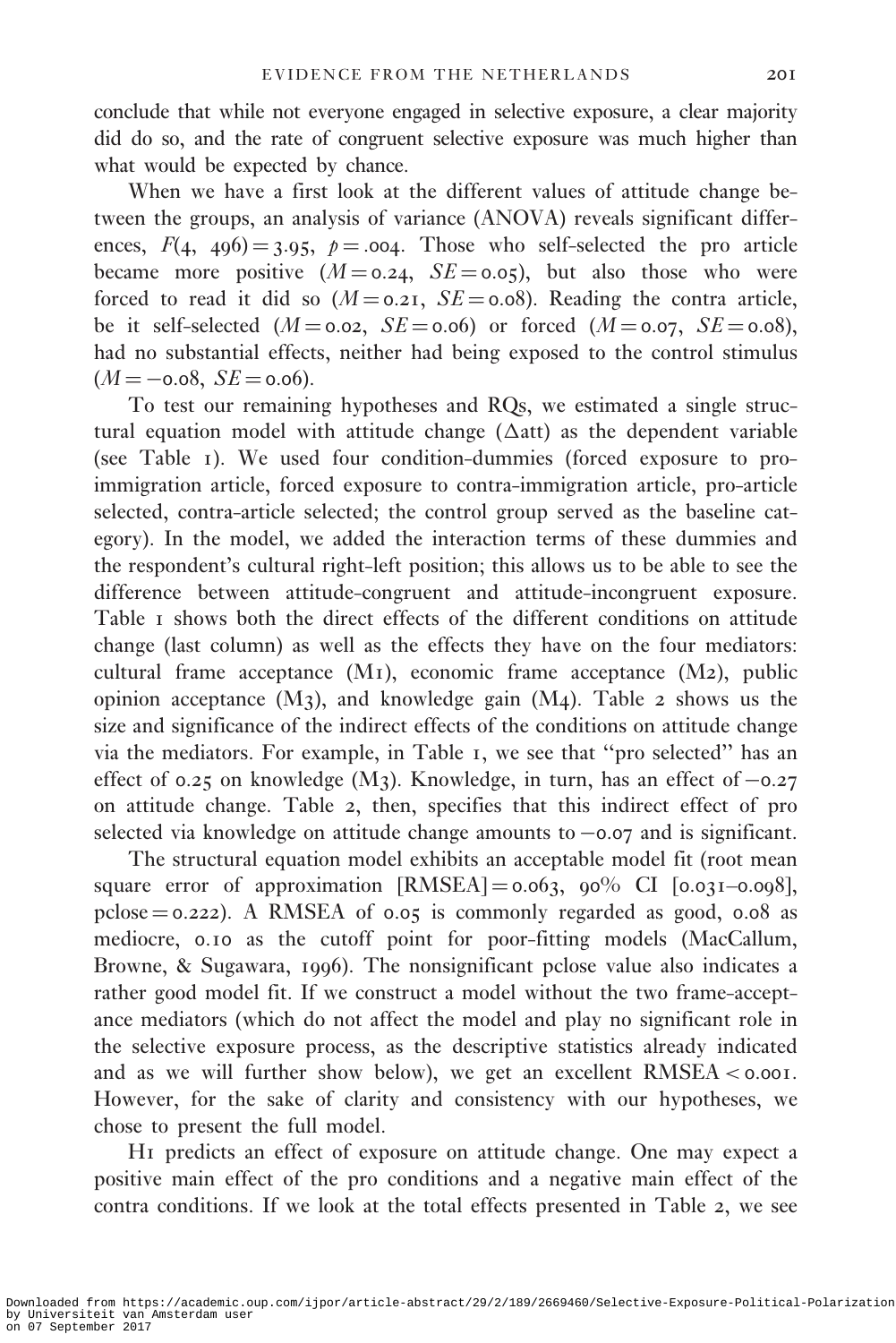<span id="page-14-0"></span>

| Effects of independent variables<br>Table 1                                                                                                                                                                                                                                                                                                                                                                                                                                                                                                                     |                          |                            | on the mediators and effects of both the independent variables and mediators on the dependent variable. |                           | 202                                     |
|-----------------------------------------------------------------------------------------------------------------------------------------------------------------------------------------------------------------------------------------------------------------------------------------------------------------------------------------------------------------------------------------------------------------------------------------------------------------------------------------------------------------------------------------------------------------|--------------------------|----------------------------|---------------------------------------------------------------------------------------------------------|---------------------------|-----------------------------------------|
| Predictors                                                                                                                                                                                                                                                                                                                                                                                                                                                                                                                                                      | Effect on M <sub>I</sub> | Effect on M <sub>2</sub>   | Effect on M <sub>3</sub>                                                                                | Effect on M <sub>4</sub>  | Effect on DV:<br>Change of<br>attitudes |
|                                                                                                                                                                                                                                                                                                                                                                                                                                                                                                                                                                 | b(SE)                    | b(SE)                      | b(SE)                                                                                                   | b(SE)                     | b(SE)                                   |
| Independent variables                                                                                                                                                                                                                                                                                                                                                                                                                                                                                                                                           |                          |                            |                                                                                                         |                           |                                         |
| Pro selected                                                                                                                                                                                                                                                                                                                                                                                                                                                                                                                                                    | $-0.02$ (0.07)           | 0.04(0.06)                 | $0.25$ $(0.04)$ ***                                                                                     | $0.44$ $(0.22)*$          | $0.39(0.10)$ ***                        |
| Contra selected                                                                                                                                                                                                                                                                                                                                                                                                                                                                                                                                                 | $-0.16(0.07)$ *          | $-0.07$ (0.06)             | $0.20(0.04)$ ***                                                                                        | $-0.41(0.21)$ *           | $0.19(0.10)^{t}$                        |
| Pro forced                                                                                                                                                                                                                                                                                                                                                                                                                                                                                                                                                      | $-0.04$ (0.08)           | $-0.08$ $(0.07)$           | $0.23$ $(0.04)$ ***                                                                                     | $-0.12(0.24)$             | $0.36$ $(0.12)*$                        |
| Contra forced                                                                                                                                                                                                                                                                                                                                                                                                                                                                                                                                                   | $-0.08$ (0.07)           | $-0.04$ (0.07)             | $0.21(0.04)$ ***                                                                                        | $-0.33(0.24)$             | 0.20(0.11)                              |
| $Cult\_pol$                                                                                                                                                                                                                                                                                                                                                                                                                                                                                                                                                     | 0.03(0.02)               | $0.07(0.02)$ **            | $-0.00$ $(0.01)$                                                                                        | $-0.00(0.08)$             | $-0.01(0.03)$                           |
| Pro selected $\times$ cult_pol                                                                                                                                                                                                                                                                                                                                                                                                                                                                                                                                  | (0.03)<br>0.04           | (0.03)<br>$-0.04$          | $-0.00(0.02)$                                                                                           | 0.13(0.10)                | $-0.02$ (0.05)                          |
| Contra selected × cult_pol                                                                                                                                                                                                                                                                                                                                                                                                                                                                                                                                      | 0.02(0.03)               | $-0.05(0.03)$ <sup>†</sup> | $-0.02$ $(0.02)$                                                                                        | $0.18$ $(0.00)^{\dagger}$ | 0.05(0.04)                              |
| Pro forced $\times$ cult_pol<br>Contra forced $\times$ cult_pol                                                                                                                                                                                                                                                                                                                                                                                                                                                                                                 | 0.01(0.03)               | $-0.02(0.03)$              | $-0.00(0.02)$                                                                                           | $0.22 (0.11)^*$           | 0.05(0.05)                              |
|                                                                                                                                                                                                                                                                                                                                                                                                                                                                                                                                                                 | 0.02(0.04)               | $-0.03$ $(0.03)$           | 0.02(0.02)                                                                                              | $0.27 (0.11)^*$           | 0.02(0.05)                              |
| Mediators                                                                                                                                                                                                                                                                                                                                                                                                                                                                                                                                                       |                          |                            |                                                                                                         |                           |                                         |
| M1: Cultural frame acceptance                                                                                                                                                                                                                                                                                                                                                                                                                                                                                                                                   |                          |                            |                                                                                                         |                           | 0.02(0.07)                              |
| M2 Economic frame acceptance                                                                                                                                                                                                                                                                                                                                                                                                                                                                                                                                    |                          |                            |                                                                                                         |                           | 0.05(0.07)                              |
| M <sub>3</sub> Knowledge<br>M <sub>4</sub> Perceived public opinion                                                                                                                                                                                                                                                                                                                                                                                                                                                                                             |                          |                            |                                                                                                         |                           | $-0.27 (0.13)$ *                        |
|                                                                                                                                                                                                                                                                                                                                                                                                                                                                                                                                                                 |                          |                            |                                                                                                         |                           | $-0.00(0.02)$                           |
| Constant                                                                                                                                                                                                                                                                                                                                                                                                                                                                                                                                                        | 0.04(0.05)               | $-0.13(0.06)$ *            | $0.37$ $(0.03)$ ***                                                                                     | $4.37$ (0.18)***          | 0.04(0.13)                              |
|                                                                                                                                                                                                                                                                                                                                                                                                                                                                                                                                                                 | 0.10                     | 0.08                       | 0.13                                                                                                    | 0.15                      | 0.05                                    |
| values: more positive toward multicultural society). Reading aid: The shaded area shows the effect of the independent variables on the mediators. The last column shows the<br>Note. $N =$ 501. Unstandardized coefficients from structural equation model with standard errors in parenthesis. Cult_pol = mean-centered cultural political position (higher<br>direct effect of the independent variables and the effect of the mediators on the dependent variable.<br>$p < 10, \, \sqrt[8]{p} < .05, \, \sqrt[8]{p} < .01, \, \sqrt[8]{\sqrt[8]{p}} < .001.$ |                          |                            |                                                                                                         |                           |                                         |

Downloaded from https://academic.oup.com/ijpor/article-abstract/29/2/189/2669460/Selective-Exposure-Political-Polarization<br>by Universiteit van Amsterdam user<br>on 07 September 2017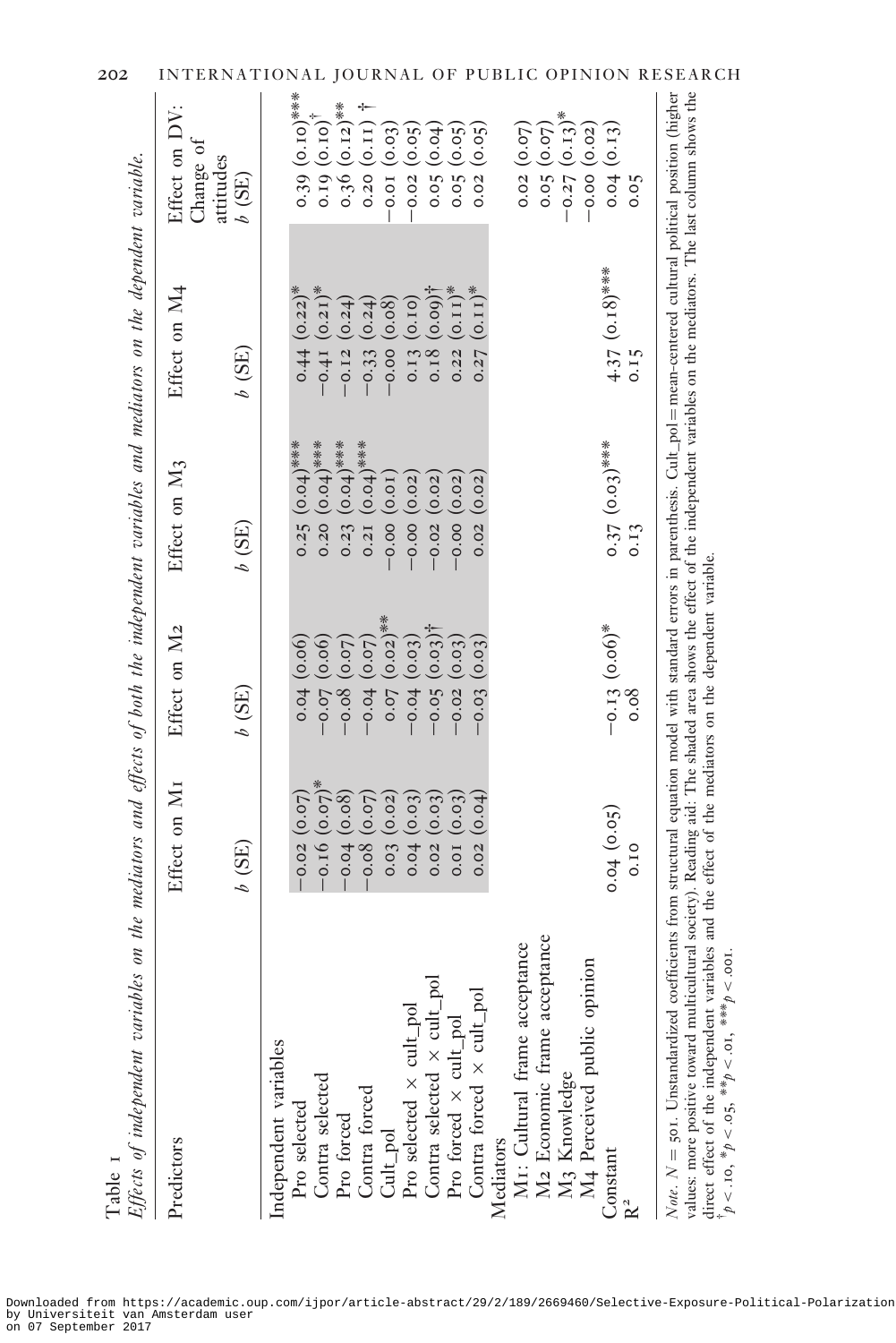Direct, indirect, and total effects on the dependent variable of the model Direct, indirect, and total effects on the dependent variable of the model Table 2

<span id="page-15-0"></span>Via perceived multicultural society). Coefficients and standard errors for indirect effects were obtained using bootstrapping with 1,000 samples. Reading aid: The variable "pro selected" has a total effect of 0.33 on attitude change (first column). This effect can be split into direct and indirect effects (Columns 2 and 3). The indirect effects can be split into indirect Via perceived multicultural society). Coefficients and standard errors for indirect effects were obtained using bootstrapping with 1,000 samples. Reading aid: The variable ''pro selected'' has a total effect of 0.33 on attitude change (first column). This effect can be split into direct and indirect effects (Columns 2 and 3). The indirect effects can be split into indirect  $-0.00 (0.01)$ 0.00 (0.01) 0.00 (0.01) 0.06  $(0.03)^*$  0.00  $(0.01)$  $0.00(0.01)$ 0.06  $(0.03)^*$  0.00  $(0.01)$  $0.00(0.01)$ 0.06  $(0.03)^*$  0.00  $(0.01)$  $0.00(0.01)$ 0.01 (0.03) 0.05 (0.03)\* 0.00 (0.00) 0.00 (0.00) 0.00 (0.00) 0.00 (0.00)  $0.00(0.00)$  $-0.00 (0.00)$  $-0.00 (0.00)$  mean-centered cultural political position (higher values: more positive toward opinion public  $b(SE)$  $b$  (SE) b (SE) b (SE) b (SE) b (SE) b (SE) b (SE) - $(0.00 (0.00 (0.00 (0.00))$  $(0.00 (0.00) 0.00 (0.00)$  $(0.00 (0.00) 0.00 (0.01)$  $-$  (0.01) - $(0.03)*$  $(0.03)^*$  $(0.03)*$  $(0.03)*$  $0.07 (0.03)^*$  $(0.00)$  $0.00(0.00)$  $0.00(0.00)$  $0.00(0.01)$  $-0.01(0.01)$ knowledge  $-0.06$  $-0.06$  $0.001$  $-0.06$  $b(SE)$  $-0.07$ Via  $0.00 (0.01) 0.00 (0.01)$  $0.00 (0.01)$  - $-$  (0.01)  $-$  (0.01)  $-$  (0.00)  $-$ Via economic Via economic  $-0.00(0.00)$  $-0.00(0.00)$  $-0.00(0.00)$  $0.00(0.00)$  $-0.00(0.00)$  $0.00(0.01)$  $-0.00(0.01)$  $-0.00(0.01)$  $-0.00(0.01)$ acceptance acceptance Specific indirect effects Specific indirect effects  $b(SE)$ frame  $-$  (0.01)  $-$  (0.01)  $-$  (0.01)  $(0.05)$  0.00  $(0.03)$  0.00  $(0.00)$  - $(0.05 \ (0.04)$  0.05  $(0.04)$  0.02  $(0.02)$  0.02  $(0.02)$  0.00  $(0.00)$  $(0.01 (0.03) 0.00 (0.00)$  $(0.05)$   $(0.05)$   $(0.05)$   $(0.07)$   $(0.03)$   $(0.03)$   $(0.00)$   $(0.00)$  $0.00(0.00)$  $0.00(0.00)$  $0.00(0.00)$  $0.00(0.00)$  $-0.00(0.01)$  $-0.00(0.01)$  $-0.00(0.01)$  $-0.00(0.01)$  $0.00(0.00)$ Via cultural Via cultural acceptance acceptance  $b(SE)$ frame  $(0.04)$ --- $-0.11(0.03)$ \*\*  $(0.03)*$  $0.11 (0.03)$ \*\*  $-0.09(0.03)$ \*  $0.05 (0.03)$ \* Total indirect Predictors Total effect Direct effect Total indirect  $0.00 (0.03)^*$  $0.00 (0.03)^*$  501. Unstandardized coefficients with standard errors in parenthesis. Cult\_pol  $-0.01(0.03)$  $(0.01)$  10.04)  $0.02(0.02)$  $0.01(0.03)$  $0.00(0.03)$ effects  $b(SE)$  $-0.00$  -Contra forced  $0.14$   $(0.11)$   $0.20$   $(0.11)^{\dagger}$  - $0.05 (0.05)$  0.05  $(0.05)$  $0.39(0.10)$ \*\*\*<br>0.10 $(0.10)^{\dagger}$ Pro selected  $0.33$  (0.10)\*\*\*  $0.39$  (0.10)\*\*\*  $(0.12)^{**}$ Pro forced  $0.30$  (0.11)<sup>\*\*</sup>  $0.36$  (0.12)<sup>\*\*</sup>  $(0.11)^{\dagger}$ Direct effect  $0.05(0.04)$  $0.05(0.05)$ Contra selected 0.13 (0.10) 0.19 (0.10)  $-0.01(0.03)$  $-0.02(0.05)$  $0.02(0.05)$  $0.36($  $0.19$  $0.20$  $b$  (SE)  $(0.05)$  $0.33$   $(0.10)$ \*\*\*  $0.30(0.11)^{**}$  $0.13(0.10)$  $-0.01(0.04)$  $-0.06$  (0.05)  $0.05(0.04)$  $0.05(0.05)$  $0.02(0.05)$ Total effect  $0.14(0.11)$  $b(SE)$  $\times$ × Contra selected Contra selected Contra selected × Contra forced Contra forced × Pro selected Pro selected Pro forced cult\_pol cult\_pol cult\_pol cult\_pol Pro forced Predictors Cult\_pol Note.  $N =$ 

### EVIDENCE FROM THE NETHERLANDS 203

effects via four different mediators (last columns).

effects via four different mediators (last columns).

 $p < 10$ , \* $p < 0.05$ , \*\* $p < 0.1$ , \*\*\* $p < 0.01$ , based on biased-corrected confidence intervals.  $p < 10$ ,  $\ast p < 0.6$ ,  $\ast p < 0.1$ ,  $\ast p < 0.01$ , based on biased-corrected confidence intervals.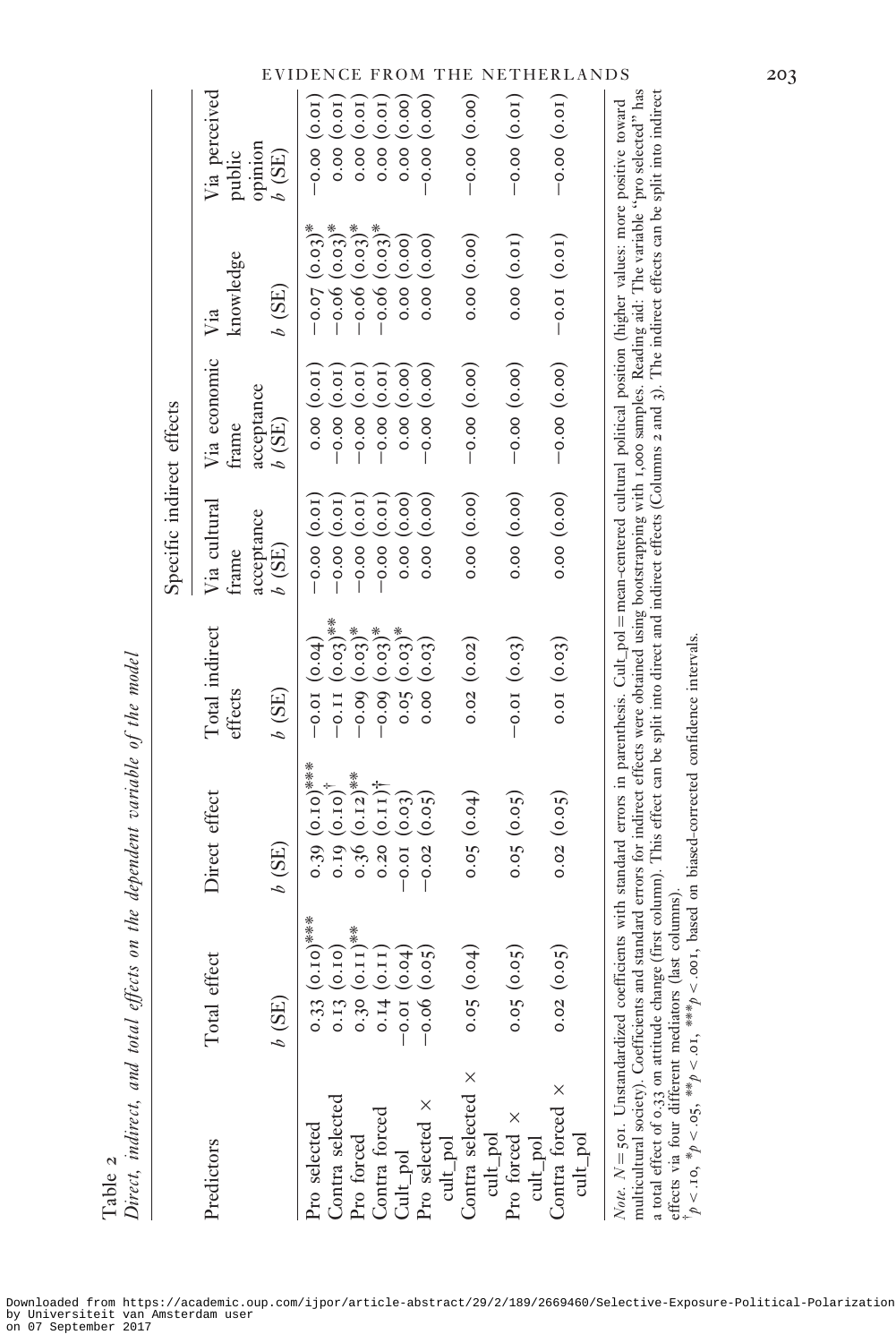that this is indeed the case for positive conditions. However, those in the negative condition did not become more negative over time. This is in line with the ANOVA analyses presented above and indicates that ideological exposure only in the pro camp leads to more extreme views and therefore to polarization. Furthermore, it does not seem to matter whether the exposure was congruent or not: the total effects of all interactions with cultural rightleft position are insignificant, which indicates that articles had a comparable positive effect on everyone, regardless of whether they selected a congruent or an incongruent article.

RQ2 suggests that people who were able to select articles themselves might experience stronger effects. Having a look at the *total* effects [\(Table](#page-15-0) 2), we see that being in one of the pro conditions leads to a positive attitude change of  $\pm$  0.33 points on the 10-point scale in the case of self-selection, or  $\pm$  0.30 in the case of forced treatment. As both coefficients are virtually the same (and their standard errors indicate that they do not differ significantly), and as there seems to be no substantial effect of being exposed to a contra stimulus, our results do not indicate that self-selection leads to more polarization than assigned articles, which is also what we saw in the one-way ANOVA. When reestimating the model without the interaction effects to ease interpretation of the main effects, both coefficients remain virtually the same (0.30 and 0.30).

# Mediating Effects

Frame acceptance. Self-selecting the contra article is associated with *not* accepting a culture frame in line with the article, independent of one's prior attitude. Regarding acceptance of the economic frame, prior attitude has an influence in the sense that those with a more positive prior attitude were those that were more readily accepting the economic frame, no matter which stimulus was read (see interacted effects in the ''effect on M1'' column in [Table](#page-14-0) 1)—although those who self-selected the contra article were affected less. In most cases, however, the stimulus does not have any effect on frame acceptance. Moving along to the second part of the mediation (see last column in [Table](#page-14-0) 1), we see that acceptance of neither the cultural nor the economic frame is related to the dependent variable: attitude change. Hence, exposure to the stimulus has little influence on any type of frame acceptance, which in turn does not affect polarization. [Table](#page-15-0) 2 confirms that there are no significant indirect effects via frame acceptance on attitude change. Thereby, our second hypothesis is not confirmed.

Perceived public opinion. Contrary to our expectations, perceived public opinion does not predict attitude change (see last column in [Table](#page-14-0) 1), which means that H<sub>3</sub> cannot be supported (which is confirmed by the lack of significant effects in the ''indirect effects via perceived public opinion'' column in [Table](#page-15-0) 2). Not everyone perceives public opinion in a similar way, though: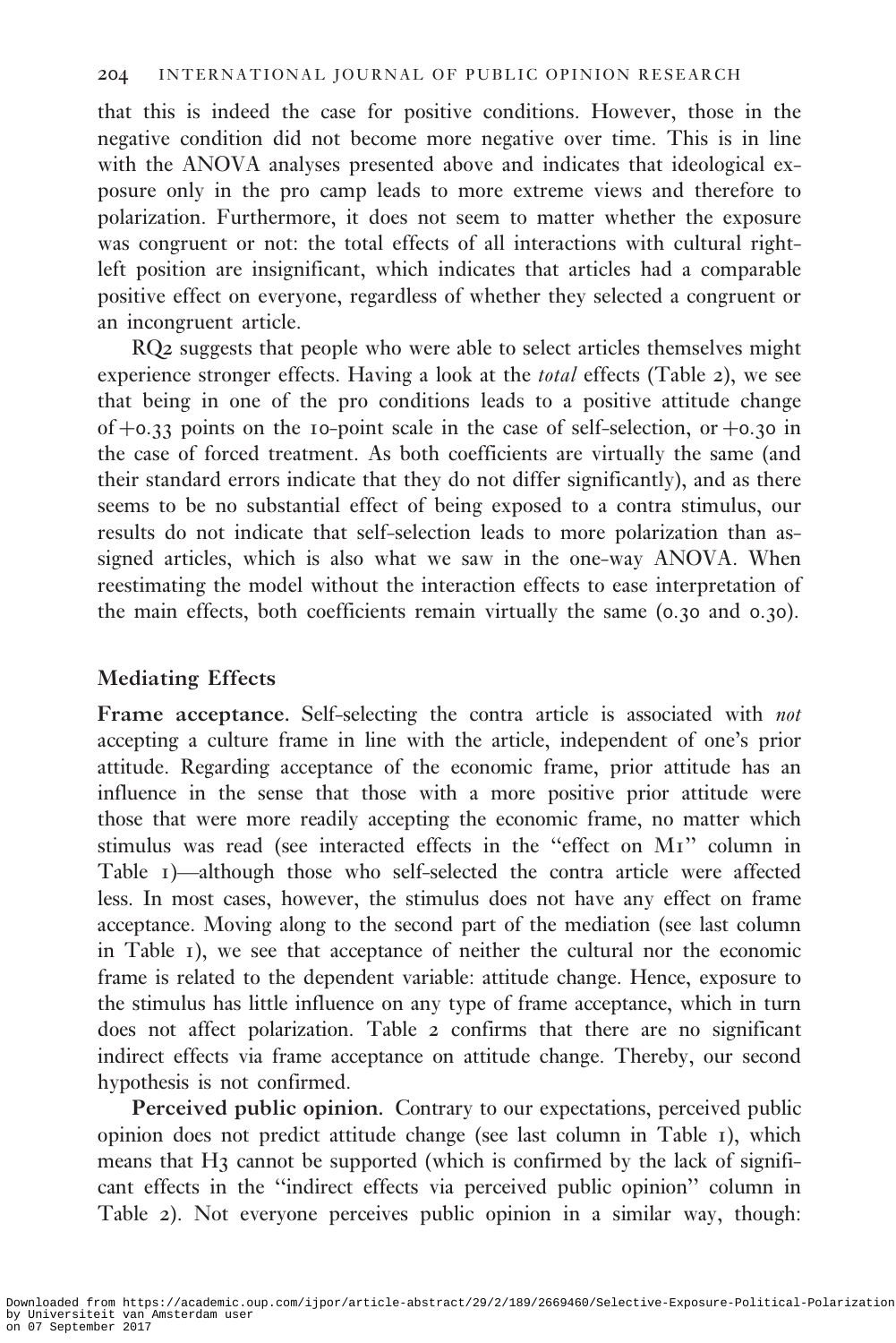Those who read the pro article perceived public opinion as more favorable toward immigration, and those who read the con article perceived it as less favorable toward immigration (see ''effect on M4'' column in [Table](#page-14-0) 1). However, this is only true when people where self-selecting the stimulus. As the interaction effects show, especially those who already had been more favorable toward immigration got even more positive even when reading the contra article.

Knowledge gain. In all conditions, people acquired knowledge about the topic at a similar rate, while none was acquired in the control group. However, people do not seem to use these facts for motivated reasoning in line with the article—the more they got to know, the more negative their attitude became. The magnitude of the effect is almost exactly the same for all stimuli  $(b)$ 's between 0.20 to 0.25, all  $SE$ 's = 0.04; column "effect on M3" in [Table](#page-14-0) 1). As also the path from knowledge to the dependent variable attitude change is significant ( $b = -0.27$ ,  $SE = 0.13$ ; last column in [Table](#page-14-0) 1), one could say that exposure to any stimulus (compared with the control group) has an indirect effect of approximately -0.06 on attitude change via the mediator knowledge, which is also confirmed by the bootstrapped coefficients presented in [Table](#page-15-0) 2. As there are no differences between the stimuli, and also prior attitude is completely unrelated, we have to conclude that the knowledge gain cannot be attributed to any kind of selective exposure mechanism. Hence, H4 cannot be confirmed. Instead of the different effects owing to selective exposure, we find a clear persuasion effect: No matter what someone's prior attitude, no matter what the attitude voiced in the article is, and no matter whether they align or not: People seem to learn at the same rate, and the learning seems to influence their attitude in the same direction.

### Conclusion and Discussion

Our study explored the prevalence of ideologically congruent exposure using a quasi-experimental setting. Our design closely followed the emerging paradigmatic selective exposure design in laboratory studies and in online survey experiments (and was similar to the designs implemented by [Arceneaux &](#page-21-0) [Johnston,](#page-21-0) 2013; Feldman et al., 2014; and [Gaines & Kuklinski,](#page-22-0) 2011), but did so in a multi-party European context, with relatively little predominantly partisan options on citizens' media menus, and focusing on an issue about which a majority of the population held centrists opinions. Consistent with Feldman et al.'s (2014) results, we found evidence for ideological selectivity, and (again consistent with Feldman et al., 2014) even a stronger rate of ideological selectivity when removing moderates from our analysis and focusing on partisans only. Despite the obvious shortcomings of an approach that presents participants with stimuli to study selectivity [\(Clay, Barber, & Shook,](#page-22-0) 2013;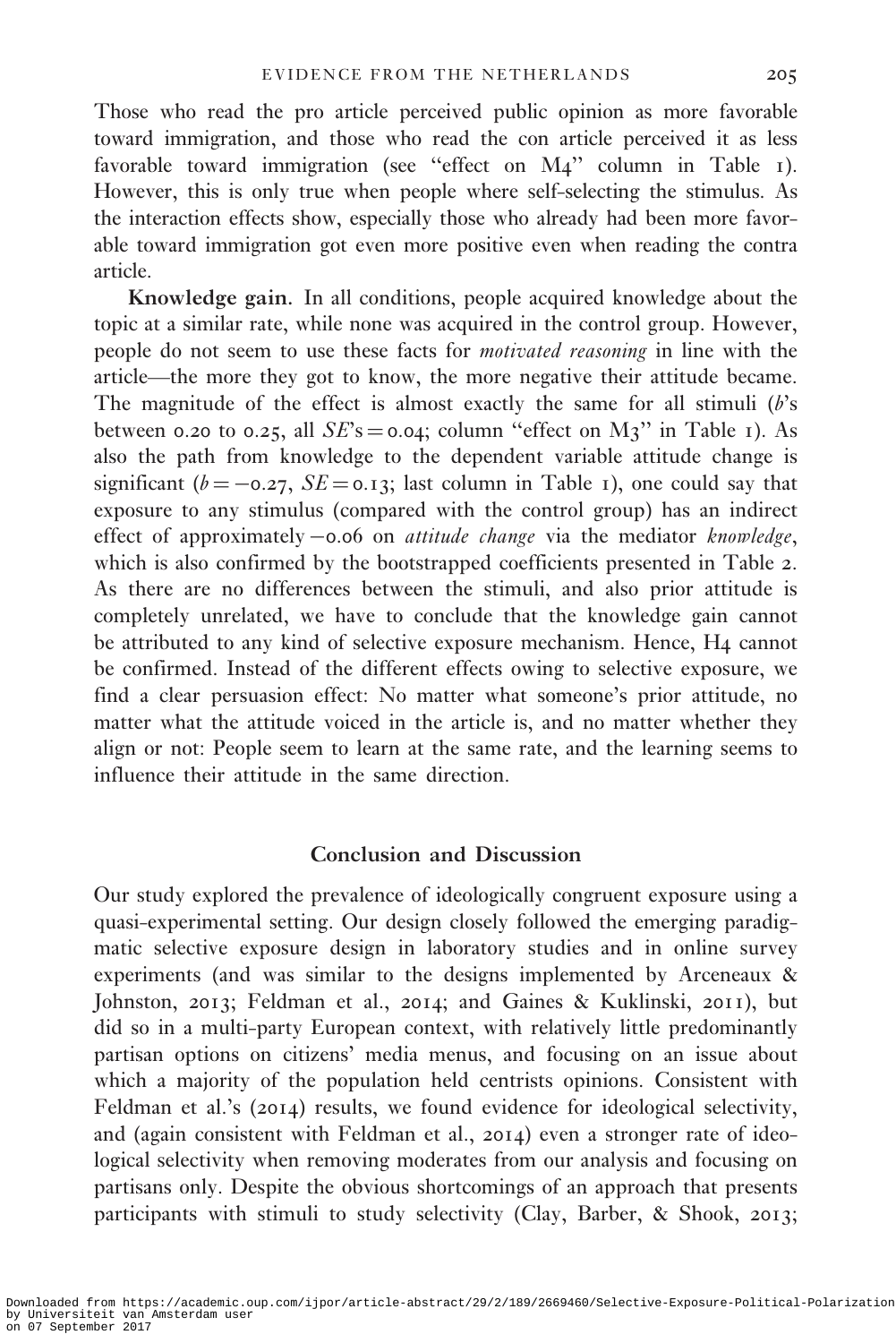e.g., the fact that only relatively few options are presented to participants), our findings regarding the extent of selectivity obtained using a quasi-experimental design in the Netherlands present an important addition to the literature.

The main aim of this study was to take a look inside the black box of selective exposure effects and see how selective exposure leads to polarization. We innovated upon extant research not only by looking at potential mediators that cause voters to polarize, but also by testing the selective exposure mechanism in a European multi-party setting. One of our main findings is that selective exposure occurs, but does not necessarily lead to polarization.

There are some plausible explanations. First of all, the fact that this study was done in a European multi-party system may have contributed to this nonfinding. Whereas most previous selective exposure studies were done in the United States, hence in a two-party system where partisan media play an important role, the context of this study does not have any clearly partisan media. Even when voters in the Netherlands are selective in their media outlets, they are still exposed to messages that are not extreme in their position. Our stimulus material might be discarded as too extreme or simply seen as someone's opinion that should not be taken too seriously. Consequently, short-term effects of a single article are fairly unlikely, even though the setup of our study did not differ too much from that of earlier selective exposure studies. On a related note, one might speculate that the fact that there were little to no effects of exposure on frame acceptance (and, in fact, more people counterargued rather than followed the frames) might be explained by the way these frames are used in the overall discourse: Again, the frames in the material might have been perceived as more extreme than expected, thereby triggering nonacceptance and counterarguing.

Second, although the issue generally is perceived as controversial, most people entertained a relatively moderate opinion. The attitude toward immigrants and the cultural left-right position are approximately normally distributed, which implies that most people hold opinions close to the mean. It makes sense that people of a centrist position do not ''radicalize''—they might not even perceive themselves to be in favor of one or the other side. For them, the notion of congruent exposure does not make much sense. This is the opposite of the situation in studies where most people are able to identify themselves as, for example, either Democrats or Republicans. For selective exposure to fuel a process of polarization, thus, it might be necessary that there  $i<sub>s</sub>$  a certain amount of polarization to start with. To investigate this possibility, we call for more research in countries with multi-party systems, a culture of consensus rather than competition, and comparatively few cleavages in society.

Third, counteracting forces might be at play, which are not fully understood yet. For instance, in contrast to the predominant view that cross-cutting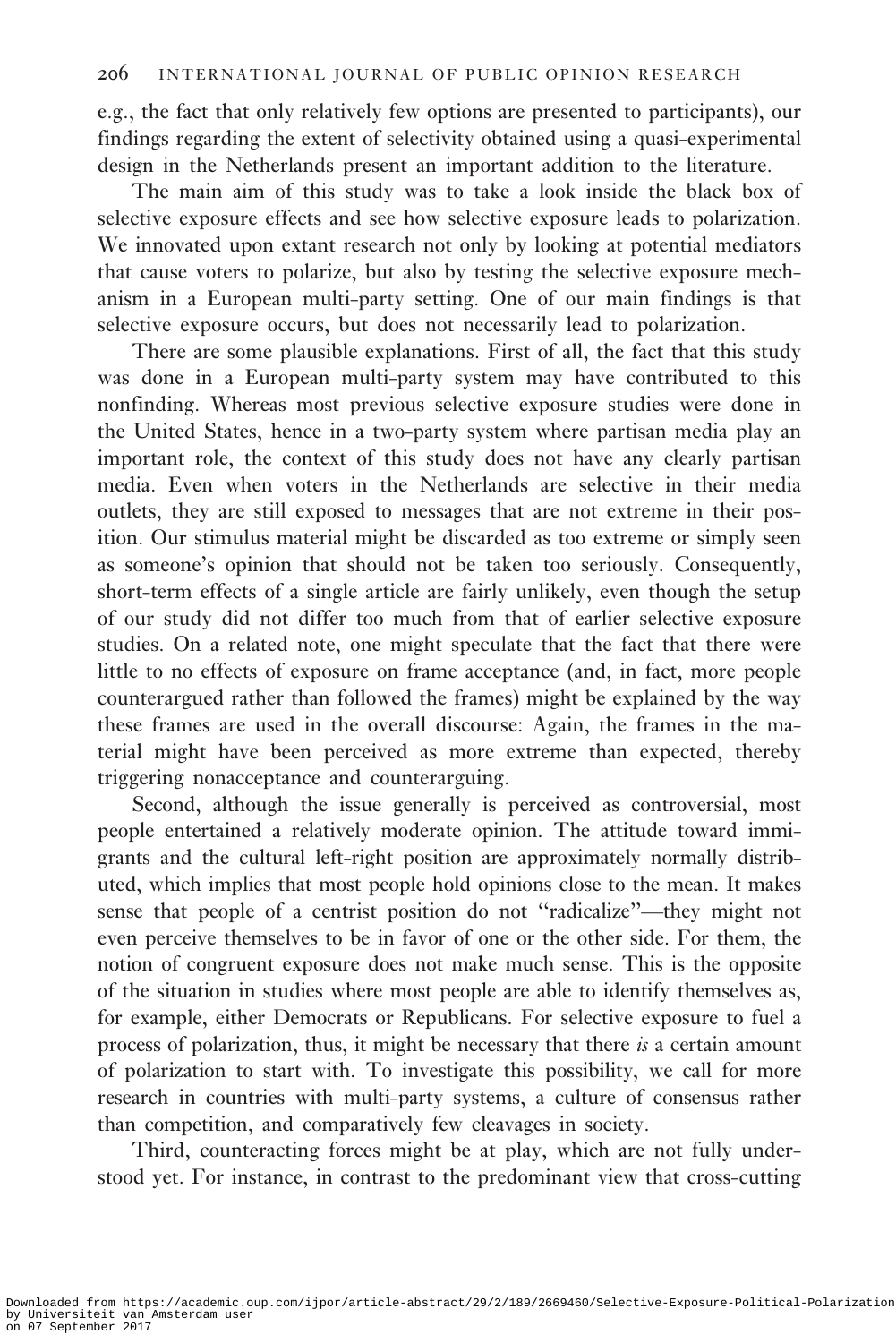exposure to divergent viewpoints prevents polarization, [Arceneaux and](#page-21-0) [Johnson \(](#page-21-0)2013) argue that polarization is most likely to occur when viewers watch programs that *oppose* their beliefs. They write that "in the process of defending their attitudes, individuals end up adopting more extreme views than those they held before'' (p. 88). Future research, we suggest, should try to systematically disentangle whether such counterarguing outweighs the effect of attitude reinforcement.

Having said this, we also found that among those who read an attitudecongruent article, either forced or selected, the pro-condition showed to have a stronger overall effect on attitude change. Although puzzling and in contrast with [Soroka's \(](#page-24-0)2006) asymmetrical influences thesis, which assumes a larger effect of negative (contra) news, this finding is in line with those of previous studies on the impact of immigrant-related news media ([Boomgaarden,](#page-21-0) 2007; [Van Klingeren et al.,](#page-24-0) 2015). The stronger effect of positive (or pro) messages in these studies is explained by the notion that there is a slight tendency to discuss the immigration issue in a negative way, and that because people have gotten so used to this negative perspective, any divergence from this norm will have a relatively larger impact.

Furthermore, notwithstanding our general lack of a support for the polarization thesis, we see that especially knowledge can fuel a change in attitude. In our case, knowing more about immigration made people more negative about immigration. We see little evidence, however, that people *selectively* process the new information, as the theory of motivated reasoning would assume: People do not use the information to bolster their preexisting attitudes and consequently polarize. On the contrary, the information seems to have the same effect on everyone, no matter which interpretation is given, and no matter what the preexisting attitudes are. This indicates a straightforward persuasion effect, although it does not preclude that this effect can be overshadowed by counteracting forces (like the direct effect of reading the pro article, which is slightly bigger in size). We can only speculate why knowledge leads to negative, and not positive, attitudes. Although we carefully selected facts that we thought not to favor one side, it might be that the participants perceived this differently. Another explanation might be that more elaboration (reflected by learning more facts) just triggered the participants to perceive the issue as a problem.

One of the main characteristics of our quasi-experimental study has to do with the fact that participants in the self-selected condition were not randomly assigned to a treatment but rather selected it themselves. Feldman et al (2014, p. 173) state that ''by giving respondents a choice, controlled experimental settings can get closer to the real world where people have many media options.'' Forced settings demonstrate potential treatment effects, they argue, while ''choice-based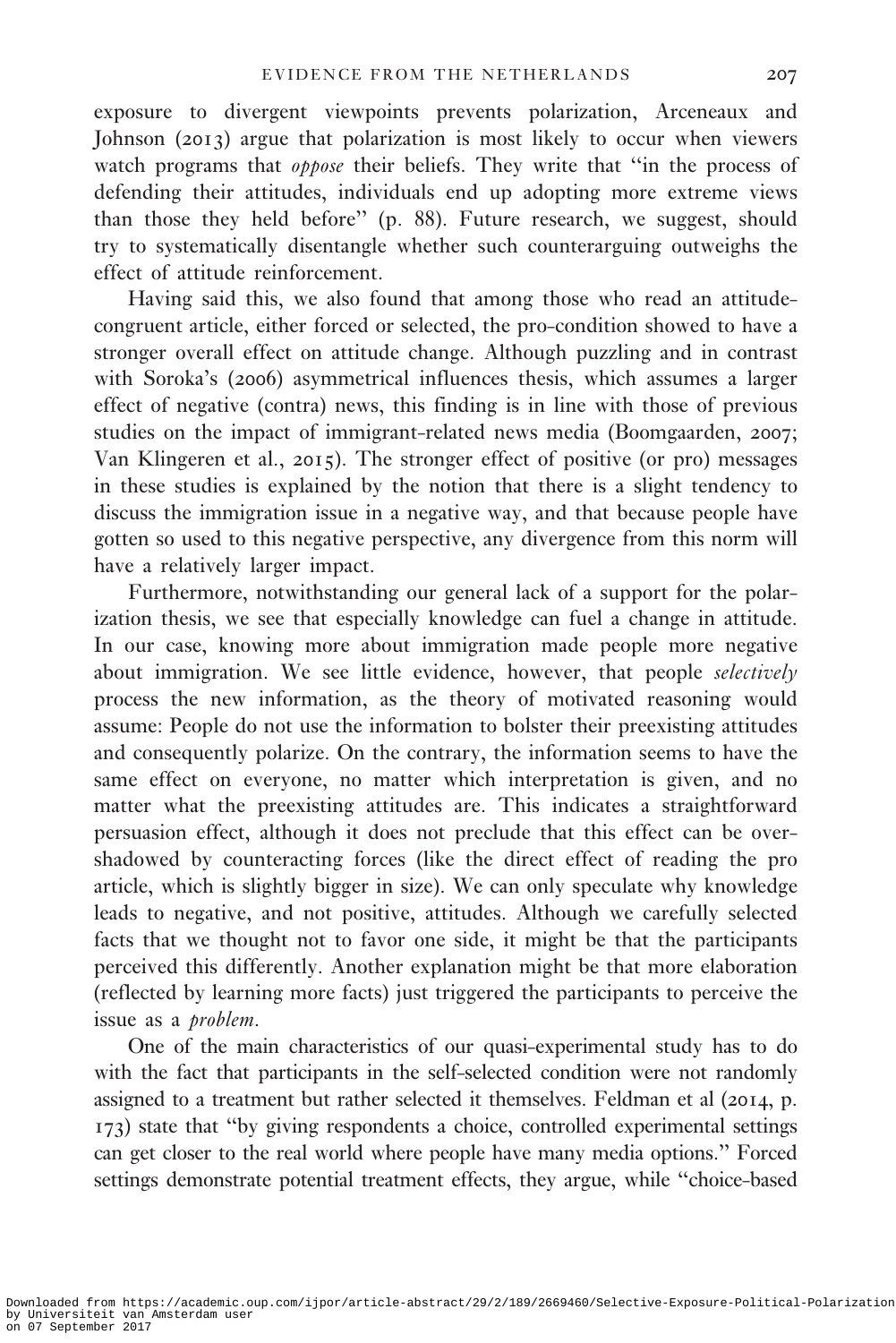experiments produce more realistic treatment effects but introduce a selfselection bias since randomization cannot be established.'' This approach, which modifies the traditional experimental design by supplementing it with a choice component, is gaining more and more influence in selective exposure research [\(Arceneaux & Johnson,](#page-21-0) 2013) because ''the prototypical randomized experiment, the purported gold standard for identifying cause and effect, falls short when the treatment under study is prone to self-selection in the population and the researcher aims to draw meaningful inferences about its effect'' ([Gaines](#page-22-0) [& Kuklinski,](#page-22-0) 2011, p. 724).

Regardless of the fact that it is not fully randomized, it is important to note that our study is superior to correlational studies in three respects. First, causal order is established and thus it is not possible to argue that the polarized attitudes measured after choice and exposure caused the selection. Second, as an observational study it is by definition superior to self-reported accounts of selective exposure that are known to be biased and heavily influenced by prior attitudes [\(Knobloch-Westerwick,](#page-23-0) 2014; [Prior,](#page-23-0) 2013). Third, the assignment to the forced and self-selected condition was randomized, and thus we should remember that the comparison between these groups (investigating one of the RQs in this study—RQ2) is still experimentally valid. Despite these considerations, we did not observe a difference between the effects of selfselection and forced exposure on attitude change. Based on [Gaines and](#page-22-0) [Kuklinski's \(](#page-22-0)2011) work one would expect a stronger effect of the former, but not based on [Arceneaux and Johnson's \(](#page-21-0)2013) experiments. It seems necessary to further disentangle the mechanisms underlying self-selected versus forced exposure. One explanation why we did not find a difference in our experiment might be, of course, that we did not observe much polarization in the first place, as we discussed above.

It should also be noted that recently, the way mediation is commonly tested in experiments has been called into question ([Green, Ha, & Bullock,](#page-22-0) [2009](#page-22-0); [Imai, Keele, Tingley, & Yamamoto,](#page-22-0) 2011). It is argued that both research design and analysis are not suitable to draw strong causal inferences, because they rest on strong assumptions that are usually hardly met. We therefore do not want to claim that our study can give definitive answers regarding the causality of mediated effects of selected exposure, but at the same time, it is theoretically highly unlikely that some of the proposed relationships run in the other direction. In light of this, we see our study as an important step toward designing subsequent research, by providing both theoretical arguments and some first empirical evidence on the complex interplay between selective exposure, cognitions, and polarization.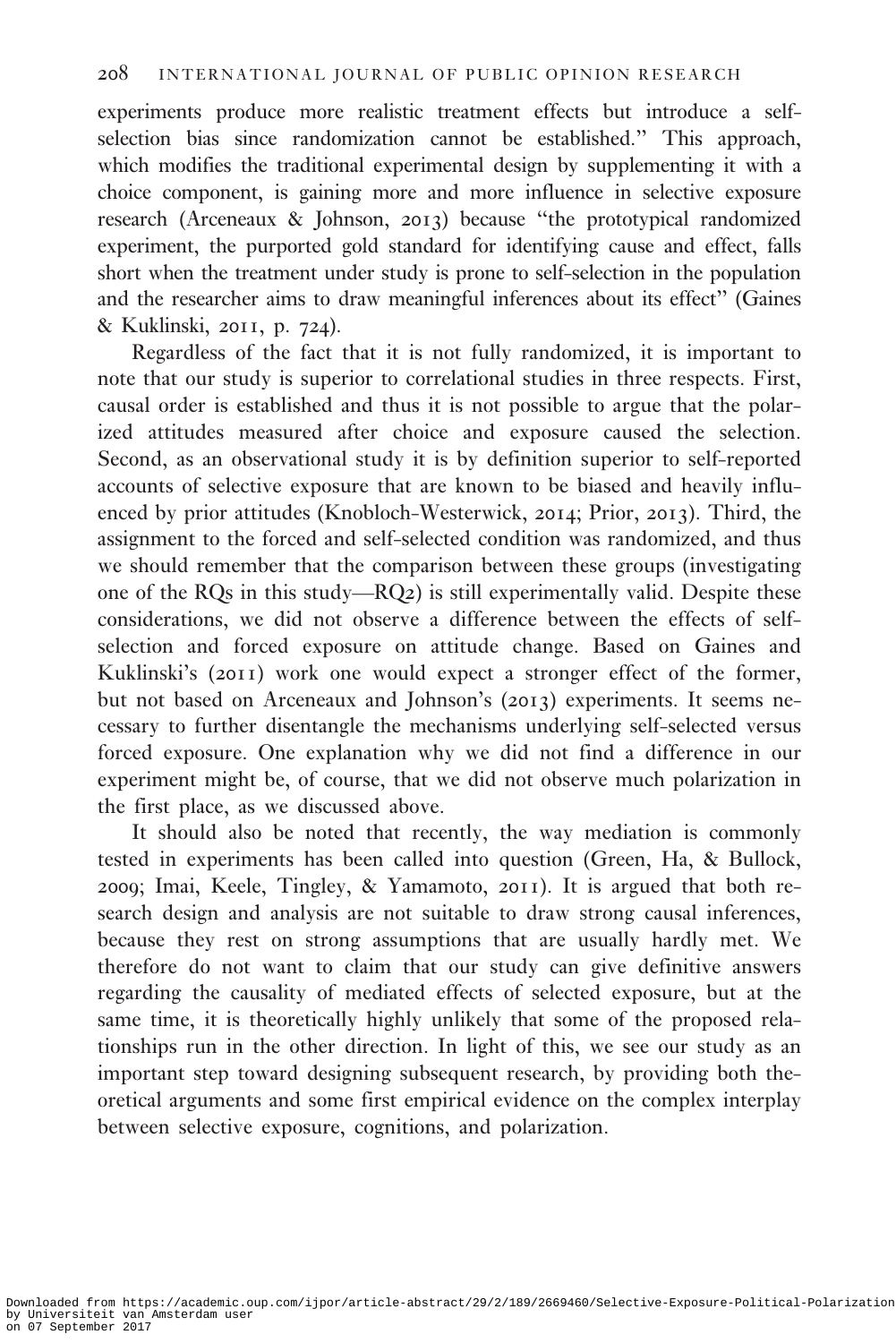### Appendix

| Variable         | Population                                 | Sample      |
|------------------|--------------------------------------------|-------------|
| Men              | $49.5\%$                                   | $47.9\%$    |
| Women            | $50.5\%$                                   | $52.1\%$    |
| Age (years)      |                                            |             |
| $20$             | $23.1\%$                                   | $4.6^{a}\%$ |
| $20 - 30$        | $24.6$ [32.0]%                             | $31.7\%$    |
| $40 - 64$        | 35.5 $[46.2]\%$                            | $49.2\%$    |
| $65 - 79$        | $12.6 \; \text{[}16.4\;]^{\circ}\text{/}o$ | $14.2\%$    |
| >80              | 4.2 $\left[5.5\right] \%$                  | $0.2\%$     |
| Low education    | $20.0\%$                                   | $22.4\%$    |
| Medium education | $43.0\%$                                   | $46.1\%$    |
| High education   | $28.0\%$                                   | $31.6\%$    |

<span id="page-21-0"></span>Table A1 Representativeness of the sample compared with the entire population

Note. Figures regarding the population were retrieved from the Web site of Statistics Netherlands (Centraal Bureau voor de Statistiek).

<sup>a</sup>Please note that we did not include minors, and therefore, in the sample, the categories range only from age 18 to 20 years, which explains the differences between the two figures. Between square brackets the proportion of the population of  $\geq$  20 years.

#### References

- Arceneaux, K., & Johnson, M. (2013). Changing minds or changing channels? Partisan news in an age of choice. Chicago, IL: University of Chicago Press.
- Bennett, W. L., & Iyengar, S. (2008). A new era of minimal effects? The changing foundations of political communication. *Journal of Communication*,  $58$ ,  $707-731$ . doi:10.1111/j.1460-2466.2008.00410.x
- Berkhout, J., & Sudulich, L. (2011). Demographics of immigration: The Netherlands. Social Science Research Network. doi:10.2139/ssrn.1990213
- Boomgaarden, H. G. (2007). Framing the others: News and ethnic prejudice. PhD dissertation, University of Amsterdam. Retrieved from [http://hdl.handle.net/](http://hdl.handle.net/11245/1.288913)11245/ 1.[288913](http://hdl.handle.net/11245/1.288913)
- Boswell, C. (2005). Labor migration programmes in Europe: History repeating itself? In H. Henke (Ed.), Crossing over: Comparing recent migration in the US and Europe (pp. 223–234). Oxford, UK: Lexington.
- Cappella, J. N., & Jamieson, K. H. (1997). Spiral of cynicism: The press and the public good. New York, NY: Oxford University Press.
- Chaffee, S. H., & Kanihan, S. F. (1997). Learning about politics from the mass media. Political Communication, 14, 421–430. doi:10.1080/105846097199218
- Chong, D., & Druckman, J. N. (2007). A theory of framing and opinion formation in competitive elite environments. Journal of Communication, 57, 99–118. doi:10.1111/ j.1460-2466.2006.00331.x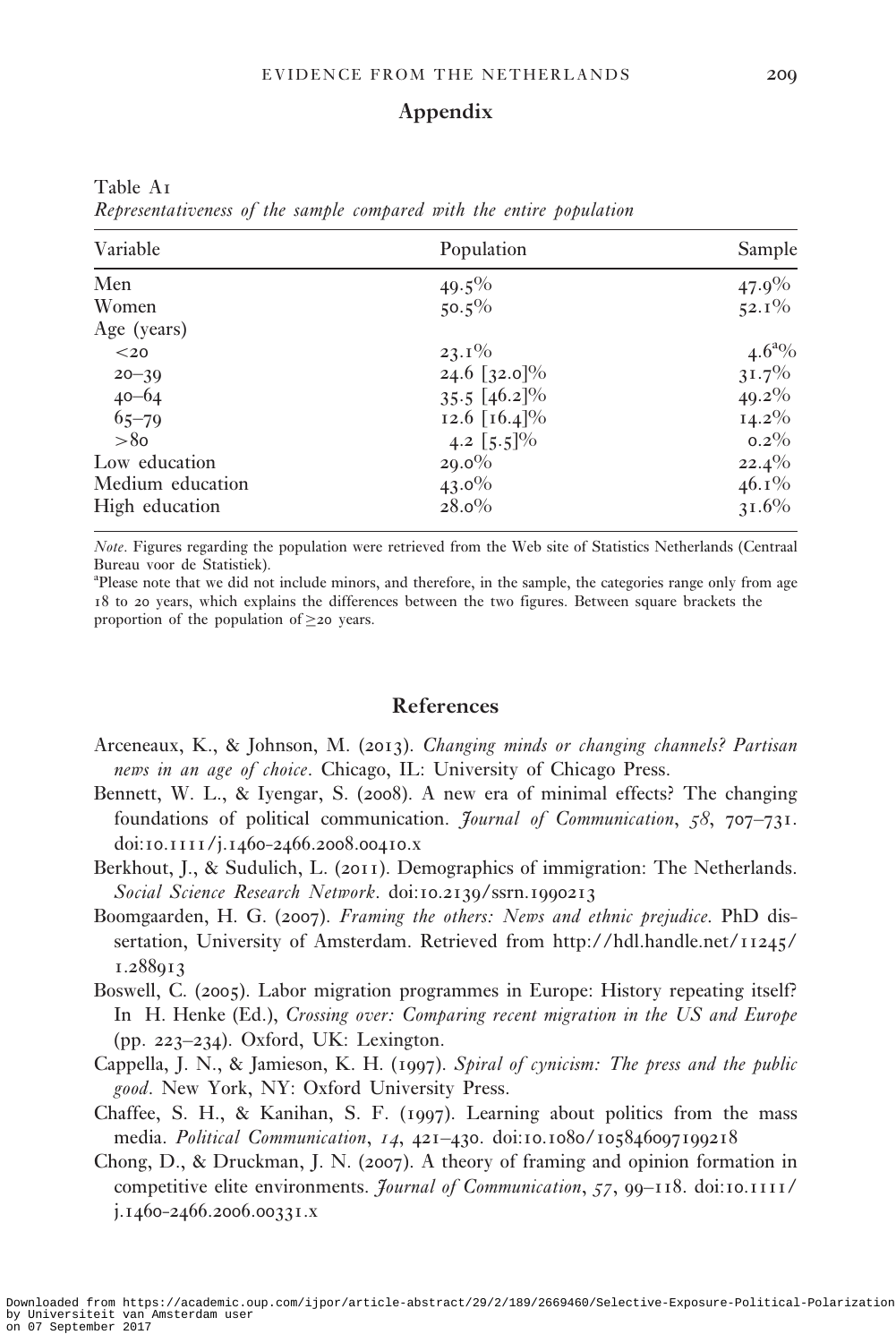- <span id="page-22-0"></span>Clay, R., Baber, J.M., & Shook, N. J. (2013). Techniques for measuring selective exposure: A critical review. Communication Methods and Measures, 7, 147–171. doi: 10.1080/19312458.2013.813925
- Delli Carpini, M. X., & Keeter, S. (1996). What Americans know about politics and why it matters. New Haven, CT: Yale University Press.
- De Vreese, C. H. (2005). News framing: Theory and typology. Information Design  $Journal + Document Design, 13(1), 51–62.$
- Druckman, J. N., Fein, J., & Leeper, T. J. (2012). A source of bias in public opinion stability. American Political Science Review, 106, 430–454.
- Dvir Gvirsman, S. (2014). It's not that we don't know, it's that we don't care: Explaining why selective exposure polarizes attitudes. Mass Communication and Society. Online First, 17, 74-97. doi: 10.1080/15205436.2013.816738
- Dvir Gvirsman, S., Tsfati, Y., & Menchen-Tervino, E. (2014). The extent and nature of ideological selective exposure online: Combining survey responses with actual weblog data from the 2013 Israeli Elections. New Media and Society. Online first. doi: 10.1177/1461444814549041
- Feldman, L., Stroud, N. J., Bimber, B., & Wojciezak, M. (2013). Assessing selective exposure in experiments: The implications of different methodological choices. Communication Methods and Measures, 7, 172–194. doi: 10.1080/19312458.2013.813923
- Festinger, L. (1957). A theory of cognitive dissonance. Stanford, CA: Stanford University Press.
- Gaines, B. J., & Kuklinski, J. H. (2011). Experimental estimation of heterogeneous treatment effects related to self-selection. American Journal of Political Science, 55, 724–736. doi:10.1111/j.1540-5907.2011.00518.x
- Garrett, K. R., Gvirsman, S. D., Johnson, B. K., Tsfati, Y., Neo, R., & Dal, A. (2014). Implications of pro- and counterattitudinal information exposure for affective polarization. Human Communication Research, 40, 309–332. doi:10.1111/ hcre.12028
- Gentzkow, M., & Shapiro, J. M. (2011). Ideological segregation online and offline. The Quarterly Journal of Economics, 126, 1799–1839. doi:10.1093/qje/qjr044
- Green, D. P., Ha, S. E., & Bullock, J. G. (2009). Enough already about ''black box'' experiments: Studying mediation is more difficult than most scholars suppose. The ANNALS of the American Academy of Political and Social Science, 628, 200–208. doi: 10.1177/0002716209351526
- Hobden, K. L., & Olson, J. M. (1994). From jest to antipathy: Disparagement humor as a source of dissonance-motivated attitude change. Basic and Applied Social Psychology, 15, 239–249. doi:10.1207/s15324834basp1503\_2
- Imai, K., Keele, L., Tingley, D., & Yamamoto, T. (2011). Unpacking the black box: Learning about causal mechanisms from experimental and observational studies. American Political Science Review, 105, 765–789. doi:10.1017/S0003055411000414
- Iyengar, S., & Hahn, K. S. (2009). Red media, blue media: Evidence of ideological selectivity in media use. *Journal of Communication*, 59, 19–39. doi:10.1111/j.1460-2466.2008.01402.x
- Jamieson, K. H., & Cappella, J. N. (2008). Echo chamber: Rush Limbaugh and the conservative media establishment. New York, NY: Oxford University Press.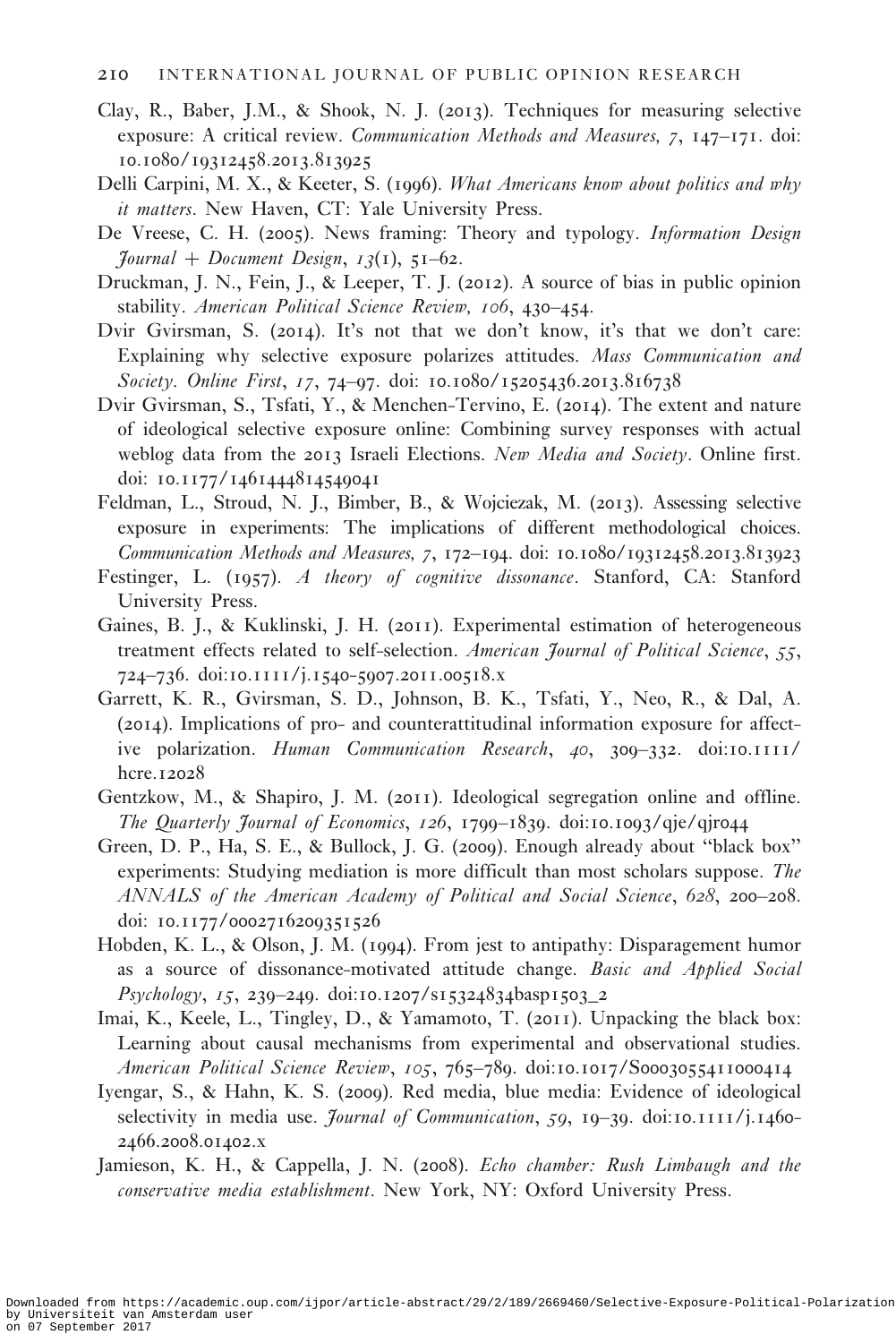- <span id="page-23-0"></span>Knobloch-Westerwick, S. (2014). Choice and preference in media use. New York: Routledge.
- Knobloch-Westerwick, S., & Hastall, M. R. (2010). Please your self: Social identity effects on selective exposure to news about in- and out-groups. *Journal of* Communication, 60, 515–535. doi:10.1111/j.1460-2466.2010.01495.x
- Kunda, Z. (1990). The case for motivated reasoning. Psychological Bulletin, 108, 480–98.
- Lazarsfeld, P. F., Berelson, B., & Gaudet, H. (1944). The people's choice: How the voter makes up his mind in a presidential campaign. New York: Columbia University Press.
- Levendusky, M. (2013). How partisan media polarize America. Chicago, IL: University of Chicago Press.
- Lodge, M., & Taber, C. (2000). Three steps toward a theory of motivated political reasoning. In A. Lupia, M. D. McCubbins, & S. L. Popkin (Eds.), *Elements of* reason cognition choice and the bounds of rationality (pp.  $183-213$ ). New York: Cambridge University Press.
- MacCallum, R. C., Browne, M. W., & Sugawara, H. M. (1996). Power analysis and determination of sample size for covariance structure modeling. Psychological Methods, 1, 130-149.
- Matthes, J., & Kohring, M. (2008). The content analysis of media frames: Toward improving reliability and validity. Journal of Communication, 58, 258–279. doi:10.1111/j.1460-2466.2008.00384.x
- Matthes, J., & Valenzuela, S. (2012, May). Who learns from cross-cutting exposure? Motivated reasoning, counterattitudinal news coverage, and awareness of oppositional views. Paper presented at the International Communuication Association Virtual Conference. Phoenix, AZ.
- Messing, S., & Westwood, S. J. (2011). Selective exposure in the age of social media: Endorsements trump partisan source affiliation when selecting news online. Communication Research, 10, 1042–1063. doi:10.1177/0093650212466406
- Meuleman, B., & Billiet, J. (2012). Measuring attitudes toward immigration in Europe: The cross-cultural validity of the ESS immigration scales. Ask Research and Methods,  $2I$ ,  $5-29$ .
- Nir, L. (2011). Motivated reasoning and public opinion perception. Public Opinion Quarterly, 75, 504–532. doi:10.1093/poq/nfq076
- Prior, M. (2013). Media and political polarization. Annual Review of Political Science, 16, 101–127. doi:10.1146/annurev-polisci-100711-135242
- Scholten, P. (2011). Constructing Dutch immigrant policy: Research-policy relations and immigrant integration policy-making in the Netherlands. The British Journal of Politics  $\mathfrak G$  International Relations, 13, 75–92. doi:10.1111/j.1467-856X.2010.00440.x
- Sears, D. O., & Freedman, J. L. (1967). Selective exposure to information: A critical review. Public Opinion Quarterly,  $31, 194-213$ . doi:10.1086/267513
- Shadish, W. R., Cook, T. D., Campbell, D. T. (2002). Experimental and quasi-experimental designs for generalized causal inference. Boston, MA: Houghton Mifflin.
- Slater, M. (2007). Reinforcing spirals: The mutual influence of media selectivity and media effects and their impact on individual behavior and social identity. Communication Theory, 17, 281–303. doi:10.1111/j.1468-2885.2007.00296.x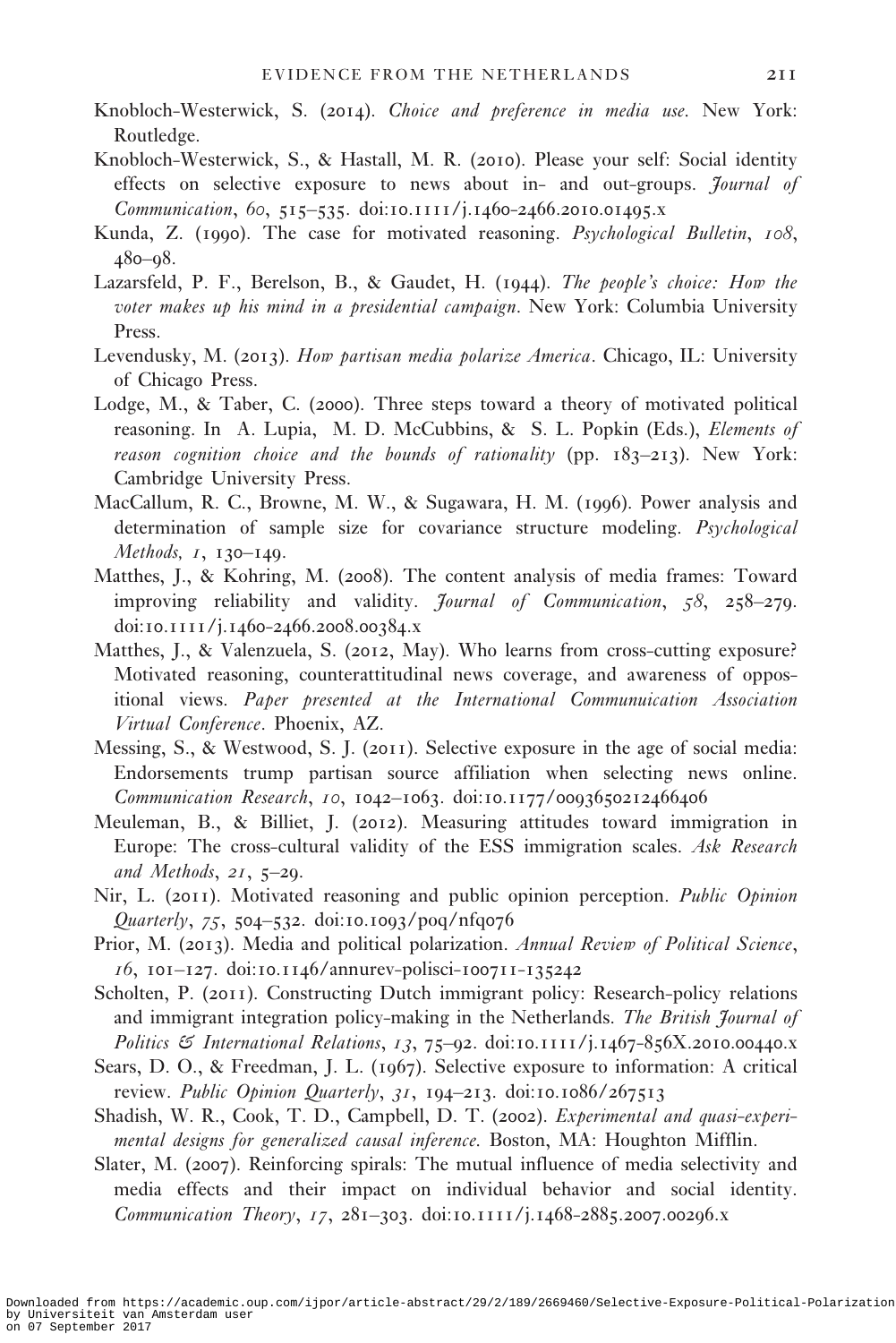- <span id="page-24-0"></span>Sniderman, P. M., & Theriault, S. M. (2004). The strcuture of political argument and the logic of issue framing. In W. E. Saris & P. M. Sniderman (Eds.), Studies in public opinion: Attitudes, nonattitudes, measurement error, and change (pp. 133–165). Princeton, NJ: Princeton University Press.
- Soroka, S. N. (2006). Good news and bad news: Asymmetric responses to economic information. The Journal of Politics, 68, 372–385.
- Stroud, N. J. (2010). Polarization and partisan selective exposure. Journal of Communication, 60, 556–576. doi:10.1111/j.1460-2466.2010.01497.x
- Stroud, N. J. (2011). Niche news: The politics of news choice. New York, NY: Oxford University Press.
- Trilling, D. (2013). Following the news: Patterns of online and offline news consumption. PhD dissertation, University of Amsterdam. Retrieved from [http://hdl.handle.net/](http://hdl.handle.net/11245/1.394551) 11245/1.[394551](http://hdl.handle.net/11245/1.394551)
- Tsfati, Y., & Chotiner, A. (2015). Testing the selective-exposure-polarization hypothesis in Israel using three indicators of ideological news exposure and testing for mediating mechanisms. *International Journal of Public Opinion Research*, 68, 372– 385. doi: 10.1093/ijpor/edv001
- Tsfati, Y., Stroud, N. J., & Chotiner, A. (2013). Exposure to ideological news and perceived opinion climate: Testing the media effects component of Spiral-of-Silence in a fragmented media landscape. The International Journal of Press/ Politics, 28, 1-24. doi:10.1177/1940161213508206
- Van der Meer, T., Lubbe, R., Van Elsas, E., Elff, M., & Van der Brug, W. (2012). Bounded volatility in the Dutch electoral battlefield: A panel study on the structure of changing vote intentions in the Netherlands during 2006–2010. Acta Politica, 47, 333–355. doi:10.1057/ap.2012.5
- Van Klingeren, M. (2014). ''Welcome'' to Europe. How media and immigration affect increasing euroscepticism. PhD dissertation, Unversity of Amsterdam. Retrieved from [http://hdl.handle.net/](http://hdl.handle.net/11245/1.416265)11245/1.416265
- Van Klingeren, M., Boomgaarden, H. G., Vliegenthart, R., & De Vreese, C. H. (2015). Real world is not enough: The media as an additional source of negative attitudes toward immigration, comparing Denmark and the Netherlands. European Sociological Review, 31, 268–283. doi:10.1093/esr/jcu089
- Warner, B. R. (2010). Segmenting the electorate: The effects of exposure to political extremism online. Communication Studies, 61, 430–444. doi:10.1080/ 10510974.2010.497069
- Zaller, J. R. (1992). The nature and origins of mass opinion. Cambridge, UK: Cambridge University Press.
- Zillmann, D., & Bryant, J. (Eds.). (1985). Selective exposure to communication. Hillsdale, NJ: Erlbaum.

# Biographical Notes

Damian Trilling (PhD, University of Amsterdam) is an Assistant Professor at the Department of Communication Science, Amsterdam School of Communication Research, University of Amsterdam, the Netherlands. His research interests include the impact of a changing media landscape on political communication and journalism.